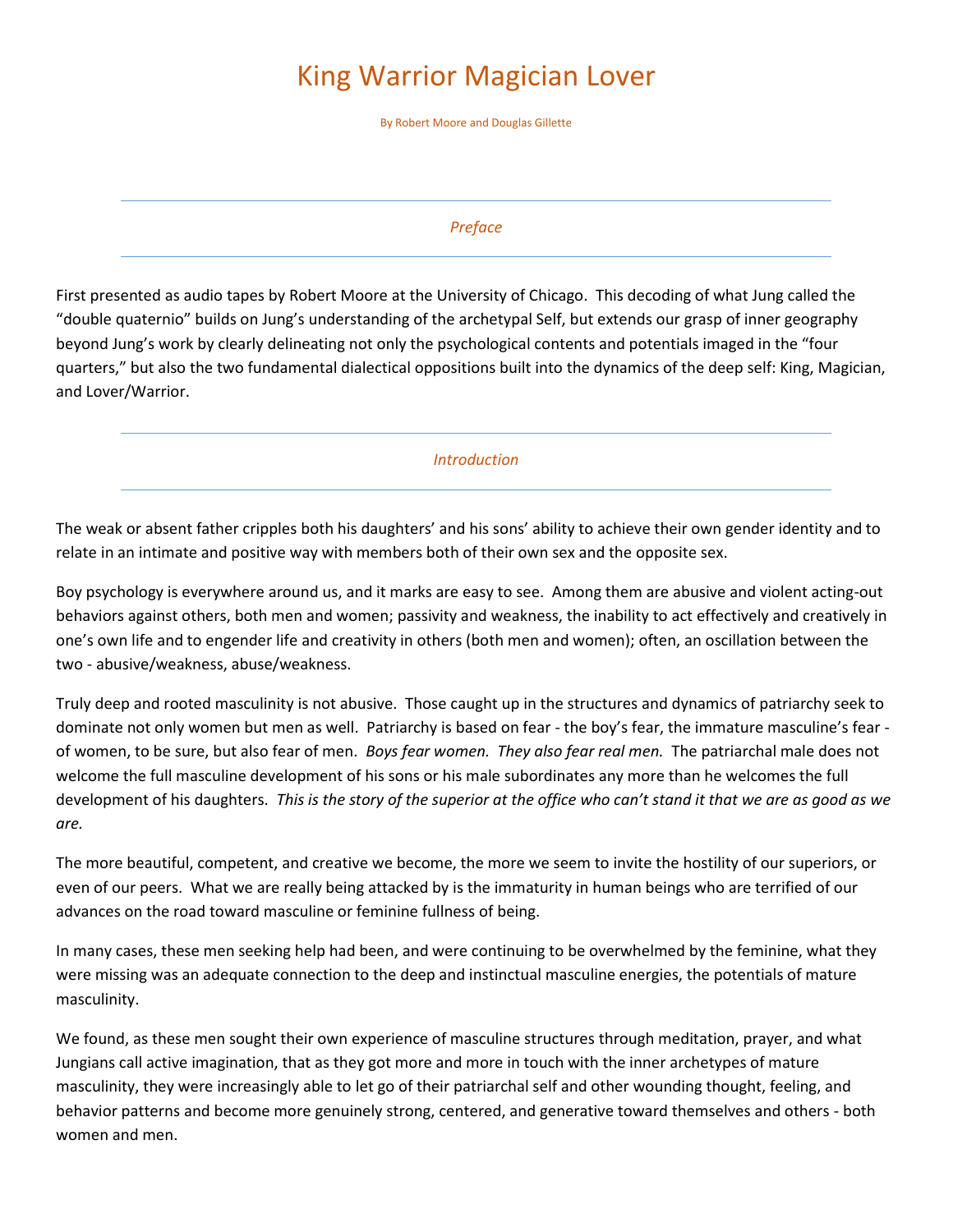We need to develop a sense of calmness about masculine power so we don't have to act out dominating, disempowering behavior toward others.

*Chapter 1 - The Crisis in Masculine Ritual Process*

He remains a boy - not because he wants to, but because no one has shown him the way to transform his boy energies into man energies.

Man psychology is nurturing and generative, not wounding and destructive.

Submission to the power of the mature masculine energies always bring forth a new masculine personality that is marked by calm, compassion, clarity of vision, and generativity.

*Chapter 3 - Boy Psychology*

The drug dealer, the ducking and diving political leader, the wife beater, the chronically 'crabby' boss, the 'hot shot' junior executive, the unfaithful husband, the company 'yes man', the 'holier than thou' minister, the gang member, the father who can never find the time to attend his daughter's school programs, the coach who ridicules his star athletes, the therapist who unconsciously attacks his clients' shining and seeks a kind of gray normalcy for them, the yuppie - all these men have something in common. *They are all boys pretending to be men.*

We are continually mistaking these men's controlling, threatening, and hostile behaviors for strength. In reality, he is showing an underlying extreme vulnerability and weakness, the vulnerability of the wounded boy.

#### Structures of the Archetypes

The deviation from the archetypes fullness, in both its immature and mature forms, this bipolar dysfunction can be thought of as immature in that it represents a psychological condition that is not integrated or cohesive.

Different archetypes come on line at different developmental stages. The first archetype of the immature masculine to 'power up' is the Divine Child. The Precocious Child and the Oedipal Child are next; the last stage of boyhood is governed by the Hero. Human development does not always proceed so neatly, of course; there are mixtures of the archetypal influences all along the way.

Thus, the Divine Child, modulated and enriched by life's experiences, becomes the King; the Precocious Child becomes the Magician; the Oedipal Child becomes the Lover; and the Hero becomes the Warrior.

*The Divine Child - The Immature King*

At the top of the triangular archetypal structure, we experience the Divine Child, who renews us and keeps us 'young at heart'. At the base of the triangle, we experience what we call the High Chair Tyrant and the Weakling Prince.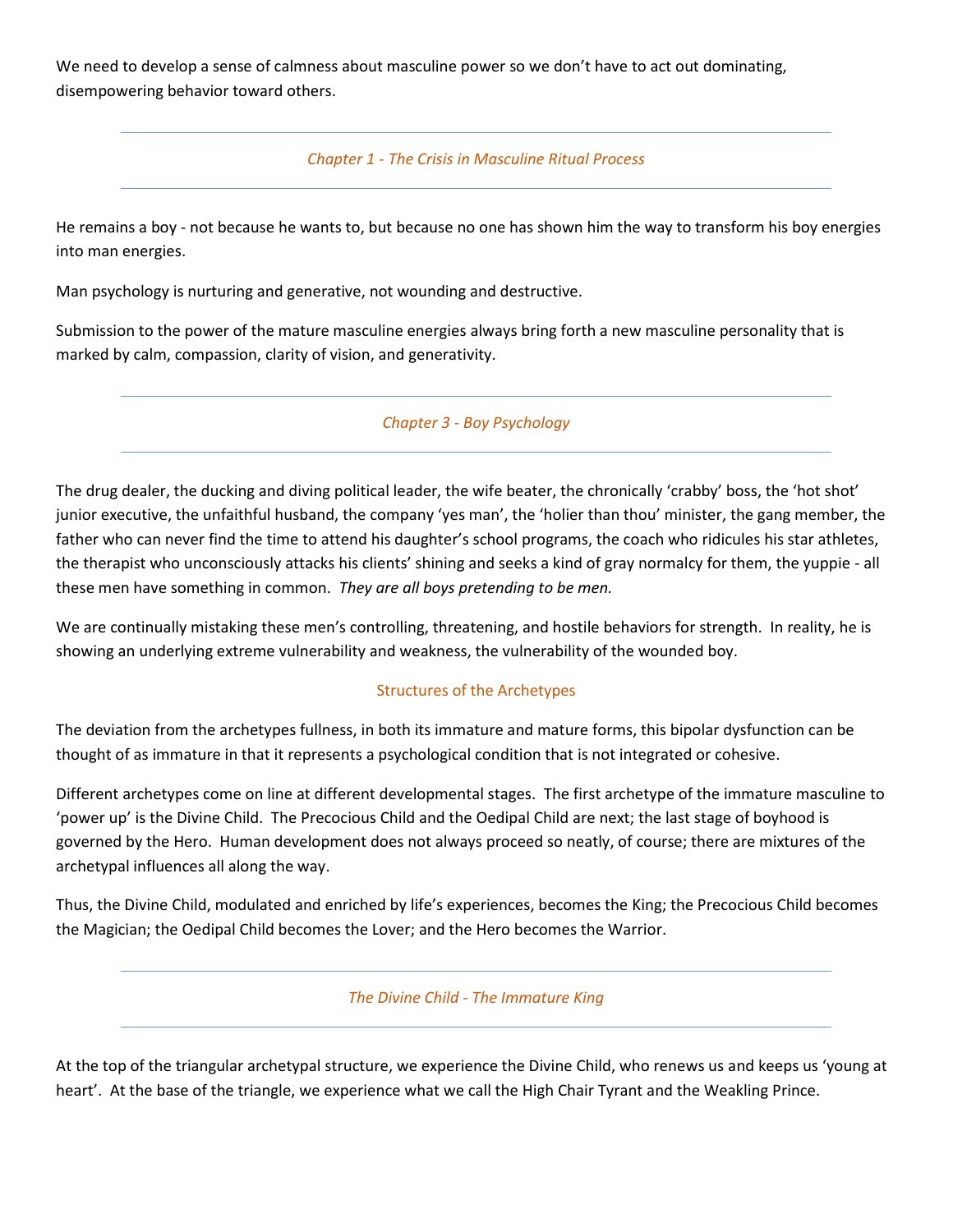The Divine Child is the most primal, of the immature masculine energies. Moore and Gillette equate this archetype to the immature Jesus, Moses, Zoroaster, Buddha, Krishna, and Dionysus. All of these people had a certain energy about them and the story ensues that the evil kings around them, wanted them dead as soon as they were born.

Often, when a man is in therapy and starts to feel better, the urge comes to him, perhaps for the first time in his life, to have children. These events are signals that something new and creative, fresh and 'innocent', is being born within him. A new phase of his life is beginning. Creative parts of himself that he had been unconscious of are now thrusting upward into awareness. He is experiencing new life.

New life, including new psychological life, is always fragile. When we feel this new energy manifesting within us we need to move to protect it, because it is going to be attacked. A man may say in his therapy, "I may actually be getting better!" And right away, he may be answered by an inner voice that says, "Oh no, you're not. You know you can never be well." It is then time to get the fragile Divine Child to 'Egypt.'

Usually psychologists condemn it and, in effect, try to disconnect their clients from it. The important thing is to see that the Divine Child is built into us as a primal pattern of the immature masculine.

Freud talked about it as the Id. He saw it as the 'primitive' or 'infantile' drives, amoral, forceful, and full of God-like pretensions. It was the underlying push of impersonal Nature itself, concerned only with satisfying the unlimited needs of the child.

Alfred Adler talked about it as the hidden 'power drive' in each of us, as the hidden superiority complex that covers our real sense of vulnerability, weakness, and inferiority. (Remember, the Divine Child is both all-powerful, the center of the universe, and at the same time totally helpless and weak. In fact, this is the actual experience of infants.)

Heinz Kohut talks about is as 'the grandiose self organization,' which is demanding of ourselves and others in ways that can never be fulfilled. The most recent psychoanalytic theory suggests that people who are possessed by or identified with this 'infantile' grandiosity are expressing a 'narcissistic personality disorder.'

Jung views this Divine Child differently. He did not see it in largely pathological terms. Jungians believe that the Divine Child is a vital aspect of the Archetypal Self - the Self with a capital S, because it is different from the Ego, which is the self with a small s. For Jungians, this Divine Child within us is the source of life. It possesses magical, empowering qualities, and getting in touch with it produces an enormous sense of well-being, enthusiasm for life, and great peace and joy.

# The High Chair Tyrant

Like a dark version of the Christ child, he is the center of the universe; others exist to meet his all-powerful needs and desires. He hurts himself with his grandiosity - the limitlessness of his demands - because he rejects the very things that he needs for life: food and love.

Characteristics of the High Chair Tyrant include arrogance, childishness, and irresponsibility, even to himself as a mortal infant who has to meet his biological and psychological needs. All of this is what psychologists call inflation or *pathological narcissism*.

The High Chair Tyrant needs to learn that he is not the center of the universe and that the universe does not exist to fulfill his every need, or, better put, high limitless needs, his pretensions to godhood. It will nurture him, but not in his form as God.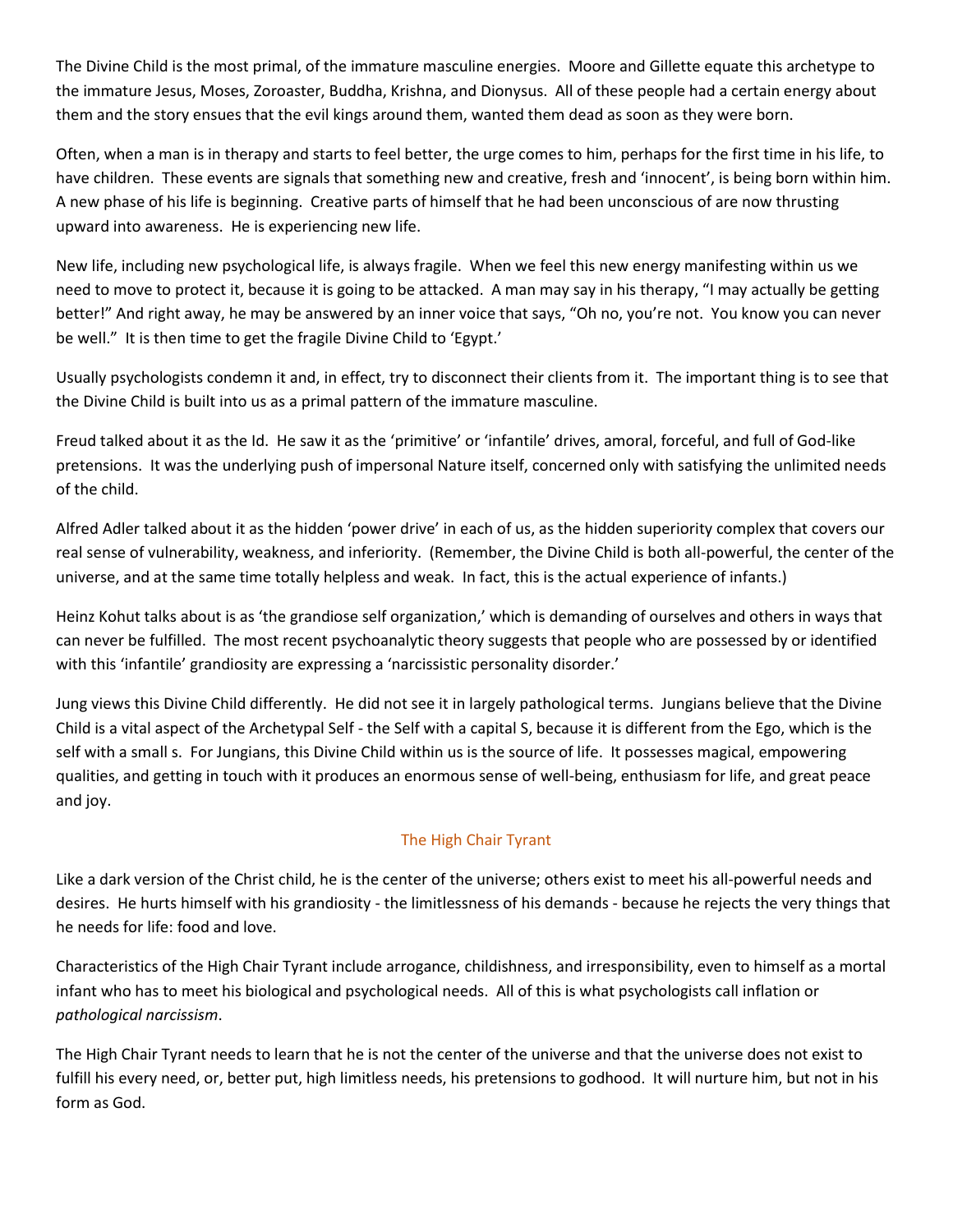The ancient Greeks said that hubris is always followed by nemesis. The gods always bring down those mortals who get too arrogant, demanding, or inflated. Icarus, for instance, made wings of feathers and wax in order to fly like the Gods, and then in his inflation, and against his father's warning, flew too close to the sun. The sun melted the wax, the wings disintegrated, and he plummeted into the sea.

Often as we men rise in the corporate structure, as we gain more and more authority and power, the risk of selfdestruction also rises. The boss who only wants yes men, who doesn't want to know what's going on, the president who doesn't want to hear his general's advice, the school principal who can't tolerate criticism from his teachers - all are men possessed by the High Chair Tyrant riding for a fall.

The High Chair Tyrant who attacks his human host is the perfectionist; he expects the impossible of himself and berates himself (just as his mother did) when he can't meet the demands of the infant within. The Tyrant pressures a man for more and more and better performance and is never satisfied with what he produces. The unfortunate man becomes the slave (as the mother was) of the grandiose two year old inside him. He has to have more material things. He can't make mistakes. Because he can't possibly meet the demands of the inner Tyrant, he develops ulcers and gets sick. We men often deal with the Tyrant by having a heart attack. We go on strike against him.

When the High Chair Tyrant cannot be brought under control, he will manifest in a Stalin, Caligula, or Hitler - all malignant sociopaths.

It has been said that the Divine Child wants just to be and to have all things flow toward him. He does not want to do. The artist wants to be admired without having to lift a finger. The CEO wants to sit in his office, enjoying his leather chairs, his cigars, and his attractive secretaries, drawing his high salary, and enjoying his perks. BUT, he does not want to do anything for the company. He imagines himself invulnerable and all-important. He often demeans and degrades others who are trying to accomplish something. He is in high chair, and he is setting himself up to get the ax.

# The Weakling Prince

The other side of the bipolar shadow of the Divine Child is the Weakling Prince. The boy (and later, the man) who is possessed by the Weakling Price appears to have very little personality, no enthusiasm for life, and very little initiative. This is the boy who needs to be coddled, who dictates to those around him by his silent or his whining and complaining helplessness. Everything is too much for him. He is frequently hypochondriacal; the entire family system revolves around.

He reveals the dishonesty of his helplessness, however, in his dagger like verbal assaults on his siblings, his biting sarcasm directed against them, and his patent manipulation of their feelings.

The Weakling Price is the polar opposite of the High Chair Tyrant, and though he rarely throws the tantrums of the Tyrant, he nonetheless occupies a less easily detectable throne. As is the case with the bipolar disorders, the Ego possessed by one pole will, from time to time, gradually slide or suddenly jump over to the other pole. When such a reversal occurs in the boy caught in the bipolar shadow of the Divine Child, he will switch from tyrannical outbursts to depressed passivity, or from apparent weakness to rageful displays.

# Accessing the Divine Child

In order to access the Divine Child appropriately, we need to acknowledge him, but not identify with him. We need to love and admire the creativity and beauty of this primal aspect of the masculine Self, because if we don't have this connection with him, we are never going to see the possibilities in life. We are never going to seize opportunities for newness and freshness.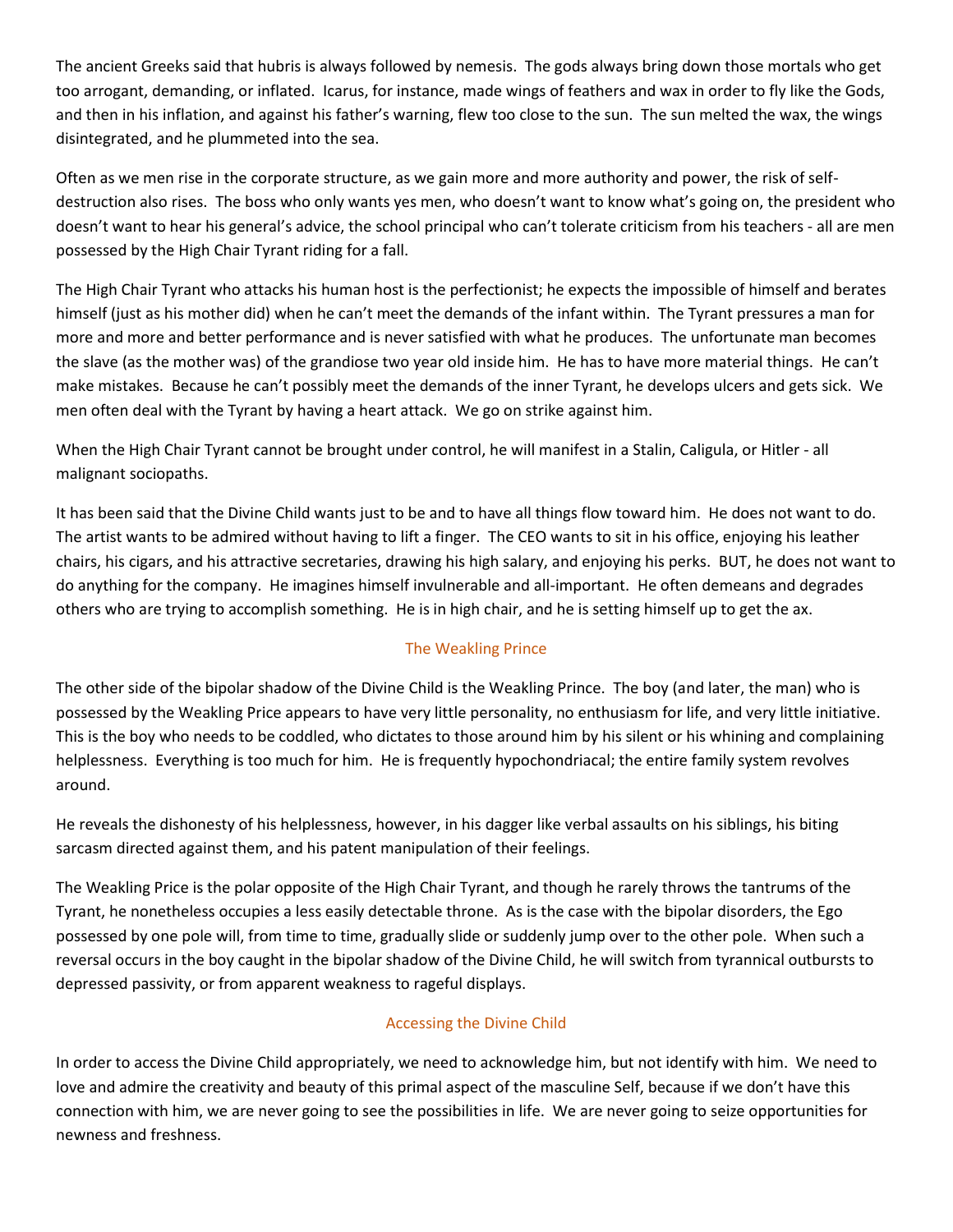Connection with this archetype keeps us from feeling washed up, bored, and unable to see the abundance of human potential all around us.

Therapists often depreciate the grandiose Self within their clients. Although it is necessary, at times, for clients to gain emotional and cognitive distance from the Divine Child, the writers have not encountered many men who identify with their creativity. Rather, they need to get in touch with it. We want to encourage greatness in men. We want to encourage ambition. We believe that nobody wants to be sort of gray-normal.

We live, it seems to us, in an age under the curse of normalcy, characterized by the elevation of mediocre.

We need to ask ourselves two questions.

- 1. Not whether we are manifesting the High Chair Tyrant or the Weakling Price, but how because we are all manifesting both to some extent and in some form. At the very least, we all do this when we regress into our Child when we are fatigued or extremely frightened.
- 2. Not whether the creative Child exists in us but how we are honoring him or not honoring him. If we're not feeling him in our personal lives and in our work, then we have to ask ourselves how we are blocking him.

*The Precocious Child - The Immature Magician*

The Precocious Child manifests in a boy when he is eager to learn, when his mind is quickened, when he wants to share what he is learning with others. There's a glint in his eye and an energy of body and mind that shows he is adventuring in the world of ideas. This boy (and later, the man) wants to know the 'why' of everything. He often learns to read at an early age so that he can answer his own questions. He's usually a good student and an eager participant in class discussions. Often this boy is also talented in one or more areas: he may be able to draw and paint well or play a musical instrument with proficiency. He also may be good at sports. The Precocious Child is the source of so-called child prodigies.

The Precocious Child is the origin of our curiosity and our adventurous impulses. He urges us to be explorers and pioneers of the unknown, the strange and mysterious. He causes us to wonder at the world around us and the world inside us. A boy for whom the Precocious Child is a powerful influence wants to know what makes other people tick as well as what makes himself tick. He wants to know why people act the way they do, why he has the feelings he has.

He tends to be introverted and reflective, and he is able to see the hidden connections in things. He can achieve cognitive detachment from the people around him long before his peers are able to accomplish this. Though introverted and reflective, he is also extroverted and eagerly reaches out to others to share his insights and his talents with them. He often experiences a powerful urge to help others with his knowledge, and his friends often come to him for a shoulder to cry on as well as for help with their schoolwork. The Precious Child in a man keeps his sense of wonder and curiosity alive, stimulates his intellect, and moves him in the direction of the mature magician….

# The Know-It-All Trickster

He is an expert at creating appearances, and then 'selling' us on those appearances. He seduces people into believing him, and then he pulls the rug out from under them. He gets us to believe in him, to trust him, and then he betrays us and laughs at our misery. He's always looking for a sucker. He is a manipulator. The Know-It-All is that aspect of the Trickster in a boy or a man that enjoys intimidating others. He may be a Know-It-All about any subject or activity. The boy under this power makes many enemies. He is verbally abusive of others, whom he regards as his inferiors.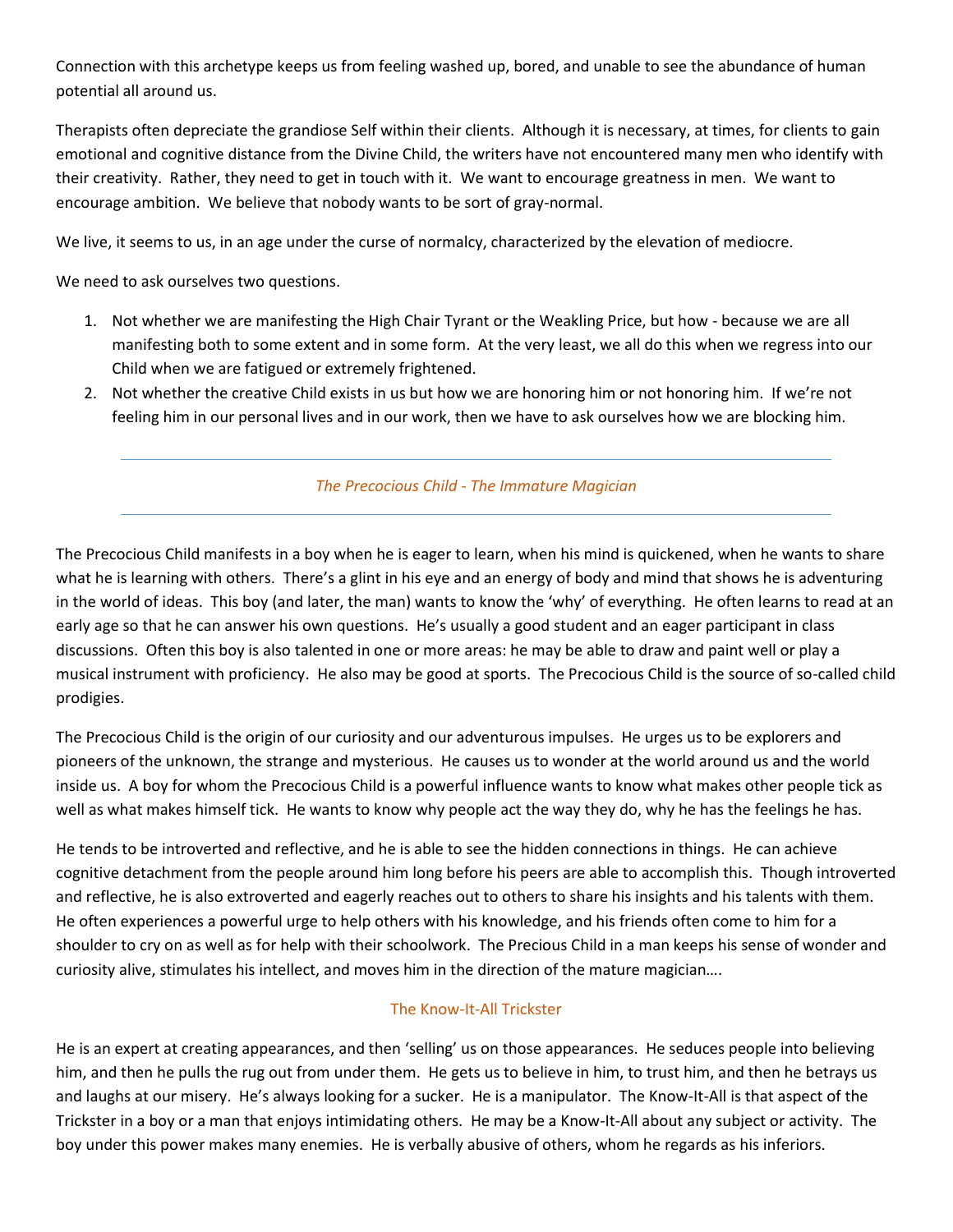The man caught in this infantile influence is usually deceiving others - and perhaps himself as well - about the depth of his knowledge or the level of his importance. BUT, he also has a positive side. He is very good at deflating Egos, our own and those of others. And often we need deflating. He can spot, in an instant, when, and in exactly what way, we are inflated and identified with our grandiosity. And he goes for it, in order to reduce us to human size and expose to us all our frailties.

For the negative side of this immature masculine energy is really hostile and deprecating of all the real effort, all the rights, all the beauty of others. The Trickster, like the High Chair Tyrant, does not want to do anything himself. He does not want to honestly earn anything.

His energy comes from envy. The less a man is in touch with his true talents and abilities, the more he will envy others. If we envy a lot, we are denying our own realistic greatness, our own Divine Child. What we need to do, then, is to get in touch with our own specialness, our own beauty, and our own creativity. Envy blocks creativity.

The Trickster gets activated developmentally within us when we have been depreciated and attacked by our parents, when we have been emotionally abused. If we don't feel our real specialness, we will come under the power of the Trickster, and deflate others' sense of their specialness, even such deflation is not called for. The Know-It-All Trickster has no heroes, because to have heroes is to admire others. We can only admire others if we have a sense of our own worthiness, and a developing sense of security about our own creative energies….

# *The Dummy*

The boy (or man) who is under the power of the other pole of the dysfunctional Shadow of the Precocious Child, the naïve Dummy, like the Weakling Prince, lacks personality, vigor, and creativity. He seems unresponsive and dull. He can't seem to learn multiplication tables, count change, or tell time. He is frequently labeled a slow learner.

The Dummy's ineptitude, however, is frequently less than honest. He may grasp far more than he shows, and his dunce like behavior may mask a hidden grandiosity that feels itself too important (as well as too vulnerable) to come into the world. Thus, intimately intertwined with a secret Know-It-All, the Dummy is also a Trickster.

# *The Oedipal Child - The Immature Lover*

All of the immature masculine energies are overly tied, one way or another, to Mother, and are deficient in their experience of the nurturing and mature masculine.

Although the boy for whom the Oedipal Child is a powerful archetypal influence may be deficient in his experience of the nurturing masculine, he is able to access the positive qualities of the archetype. He is passionate and has a sense of wonder and a deep appreciation for connectedness with his inner depths, with others, and with all things. He is warm, related, and affectionate. His sense of the mystic oneness and mutual communion of all things comes out of his deep yearning for the infinitely nurturing, infinitely good, infinitely beautiful Mother. This Mother is not his real, mortal mother. She is bound to disappoint him much of the time in his need for connectedness and perfect, or infinite, love and nurturing. Rather, the Mother that he is sensing beyond his own, beyond all the beauty and feeling (what the Greeks called eros) in the things of the world, and that he is experiencing in the deep feelings and images of his inner life is the Great Mother - the Goddess in her many forms in the myths and legends of many peoples and cultures.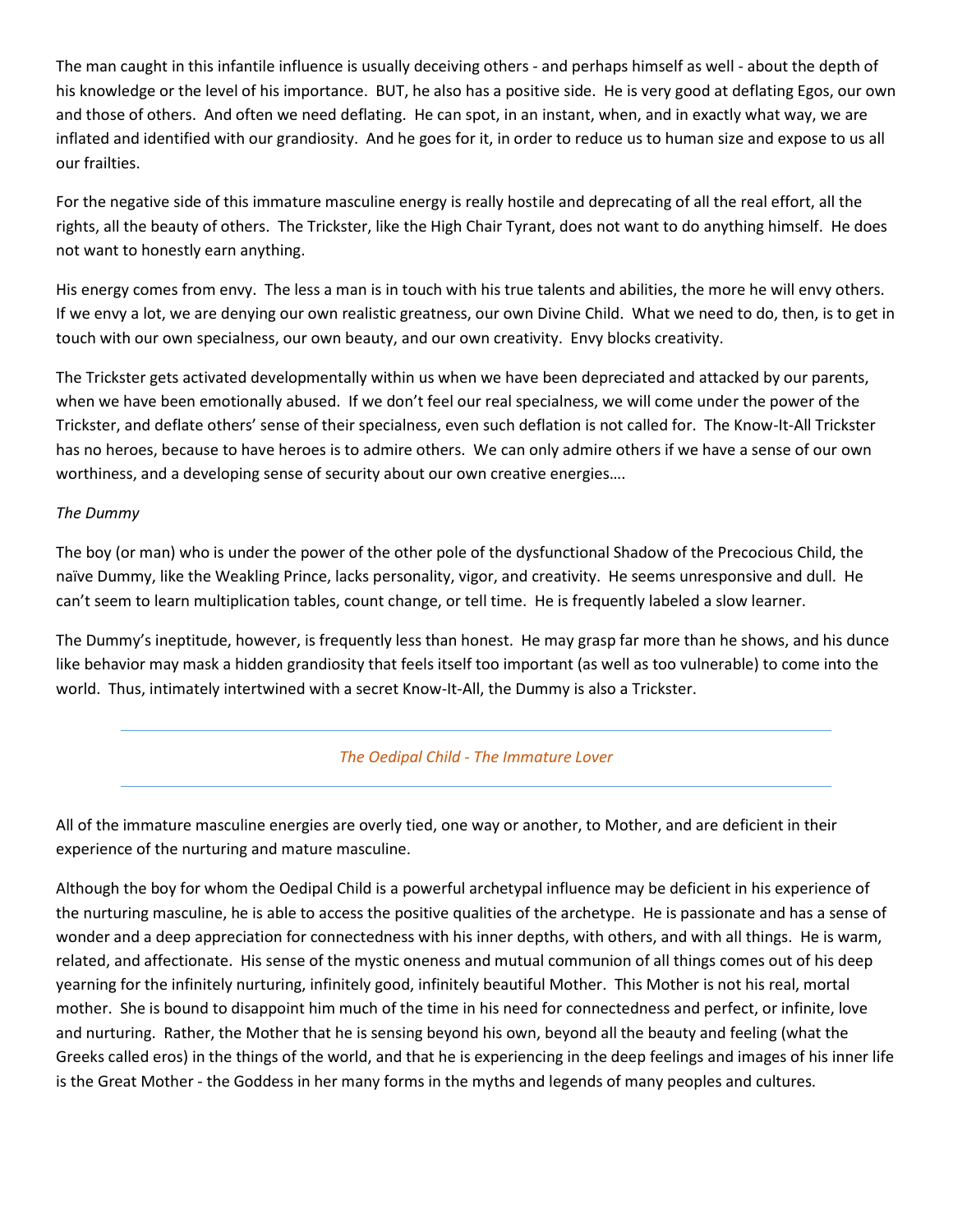#### The Mama's Boy

If there is no father, or a weak father, this so-called Oedipal urge comes on all the stronger, and this crippling side of the Oedipal Child's bipolar Shadow may possess him.

He often gets caught up in chasing the beautiful, the poignant, the yearning for union with Mother from one woman to another. He can never be satisfied with a mortal woman, because what he is seeking is the immortal Goddess. Here we have Don Juan syndrome. The Oedipal Child, inflated beyond mortal dimensions, cannot be bound to one woman.

In addition, the boy under the power of the Mama's Boy is what is called autoerotic. He may compulsively masturbate. He may be into pornography, seeking the Goddess in the nearly infinite forms of the female body. Some men under the infantile power of the Mama's Boy aspect of the Oedipal Child have vast collections of pictures of nude women, alone or making love with men. He is seeking to experience his masculinity, his phallic power, his generativity. But instead of affirming his own masculinity as a mortal man, he is really seeking to experience the penis of God - The Great Phallus that experiences all women, or rather that experiences union with the Mother Goddess in her infinity of female forms.

Caught up in the masturbation and compulsive use of pornography, the Mama's Boy, like all immature energies, wants just to be. He does not want to do what it takes to actually have union with a mortal woman and to deal with all the complex feelings involved in an intimate relationship. He does not want to take responsibility.

#### The Dreamer

The other pole of the dysfunctional Shadow of the Oedipal Child is the Dreamer. The Dreamer takes the spiritual impulses of the Oedipal Child to an extreme. Whereas the boy possessed by the Mama's Boy also shows signs of passivity, he at least actively seeks "Mother." The Dreamer, however, causes a boy to feel isolated and cut off from all human relationships.

Relationships are intangible things and with the world of the imagination within him. He accomplishes little and appears withdrawn and depressed.

What this boy really shows in a roundabout way, is his failure to achieve possession of the Mother. His grandiosity in seeking to possess the Mother lies hidden under the Dreamer's depression.

#### *The Hero - The Immature Warrior*

There is much confusion about the archetype of the Hero. The Hero is, in fact, only an advanced form of Boy psychology - the most advanced form, the peak, actually, of the masculine energies of the boy, the archetype that characterizes the best in the adolescent stage of development. Yet is is immature, and when it is carried over into adulthood as the governing archetype, it blocks men from full maturity. If we think about the Hero as the Bully this negative aspect becomes clearer.

What the Hero does is mobilize the boy's delicate ego structures to enable him to break with the Mother at the end of boyhood and face the difficult tasks that life is beginning to assign him. The Hero energies call upon the boy's masculine reserves, which will be refined as he matures, in order to establish his independence and his competence, for him to be able to experience his own budding abilities, to 'push the outside of the envelope' and test himself against the difficult, even hostile, forces in the world.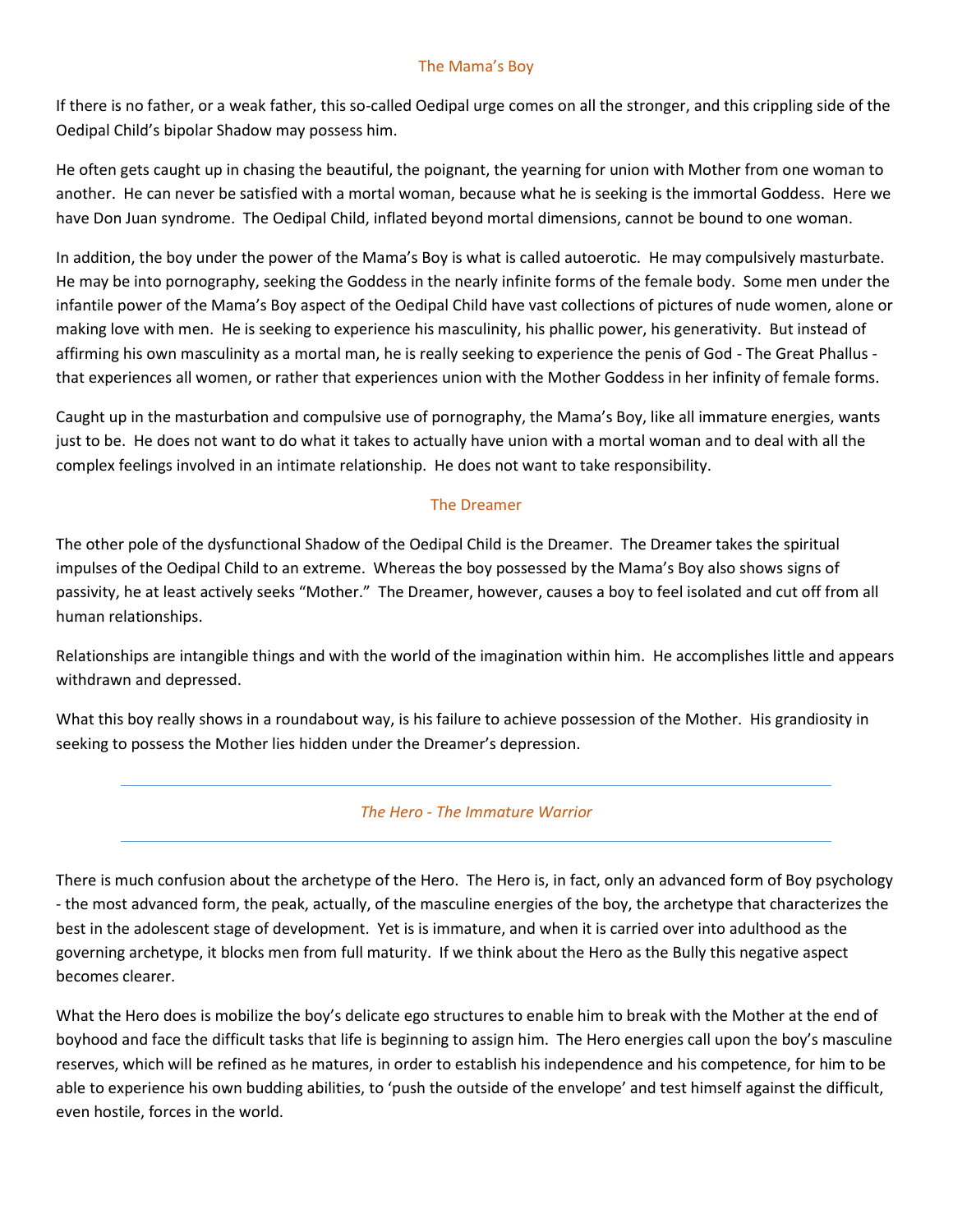The Hero enables the boy to begin to assert himself and define himself as distinct from all others, so that ultimately, as a distinct being he can relate to them fully and creatively. The Hero throws the boy up against the limits, against the seemingly intractable. It encourages him to dream the impossible dream that might just be possible after all, if he has enough courage. It empowers him to fight the unbeatable foe that, if he is not possessed by the Hero, he might just be able to defeat.

The 'death' of the Hero is the 'death' of boyhood, of Boy psychology. And it is the birth of manhood and Man psychology. The 'death' of the Hero in the life of a boy (or a man) really means that he has finally encountered his limitations. He has met the enemy, and the enemy is himself. He has met his own dark side, his very 'unheroic' side. He has fought the dragon and been burned by it; he has fought the revolution and drunk the dregs of his own inhumanity. He has overcome the Mother and then realized his incapacity to love the Princess. The 'death of the Hero signals a boy's or man's encounter with true humility. True humility consists of knowing our limitations, and getting the help we need.

If we are possessed by the Hero, we will fall under the negative aspect of this energy and live out - as Tom Cruise's character did - the inflated feelings and actions of the Grandstander Bully. We will walk over others in our insensitivity and arrogance, and eventually we will self-destruct, ridiculed and cast out by others. If we are in the passive pole of the Hero's bipolar Shadow, possessed by the Coward, we will lack the motivation to achieve anything of significance for human life.

But, if we access the Hero energy appropriately, we will push ourselves up against our limitations. We will adventure to the frontiers of what we can be as boys, and from there, if we can make the transition, we will be prepared for our initiation into manhood.

#### The Grandstander Bully

The boy (or man) under the power of the Bully intends to impress others. His strategies are designed to proclaim his superiority and his right to dominate those around him. He claims center stage as his birthright. If ever his claims to special status are challenged, watch the ensuing rageful displays! He will assault those who question what they 'smell' as his inflation with vicious verbal and often physical abuse. These attacks against others are aimed at staving off recognition of his underlying cowardice and his deep insecurity. This boy is not a team player. He is a loner. He's a hotshot junior executive, salesman, revolutionary, stock market manipulator. He's the soldier who takes unnecessary risks in combat and, if he's in a position of leadership, requires the same of his men.

The difference between the Hero and the mature Warrior is precisely the difference between Tom Cruise's character and Iceman in the movie Top Gun. The movie is really a story about a boy becoming a man.

The man who is possessed by the Grandstander Bully pole of the Hero's Shadow has an inflated sense of his own importance and his own abilities.

The hero begins by thinking that he is invulnerable, that only the 'impossible dream' is for him, that he can 'fight the unbeatable foe' and win. In fact we see this often. The sense of invulnerability, a manifestation of the Grandstander Bully and the God-like pretensions of all these immature masculine energy forms, leaves the man under the influence of the Shadow Hero open to the danger of his own demise.

As is the case with the other immature masculine archetypes, the Hero is overly tied to the Mother. But, the Hero has a driving need to overcome her. He is locked in a mortal combat with the feminine, striving to conquer it and to assert his masculinity. After the Hero has won the princess, he doesn't know what to do with her. He doesn't know what to do when things return to normal.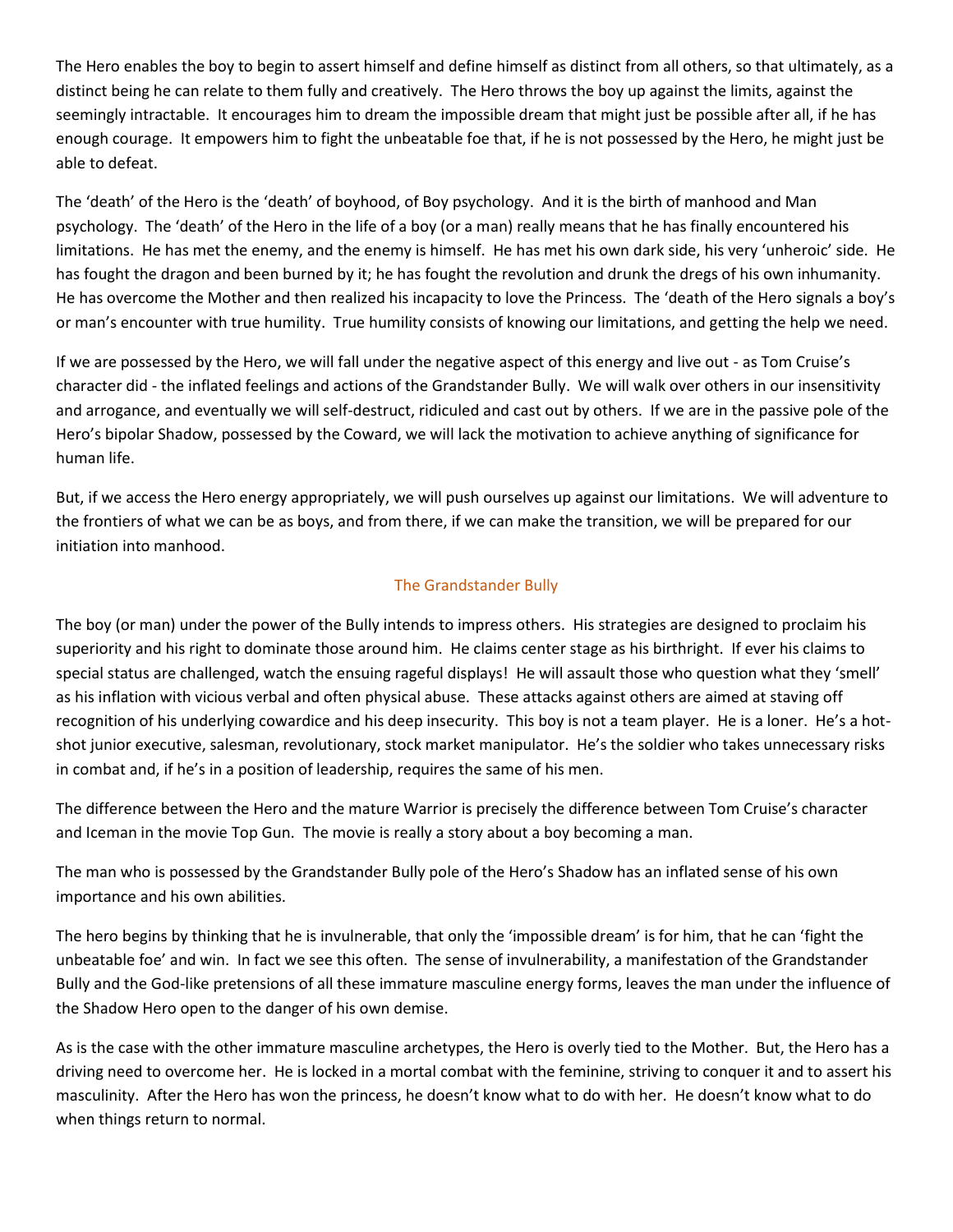The Hero's downfall is that he doesn't know and is unable to acknowledge his own limitations. A boy or man under the power of the Shadow Hero cannot really realize that he is a mortal being. Denial of death - the ultimate limitation on human life - is his specialty.

When we do not face our true limitations, we are inflated, and sooner or later our inflation will be called to account.

#### The Coward

The boy possessed by the Coward, the other pole of the Hero's bipolar Shadow, shows an extreme reluctance to stand up for himself in physical confrontations. He will usually run away from a fight, perhaps excusing himself by claiming that it is more 'manly' to walk away. But he will feel wretched in spite of his excuses. It is not only physical fights he will avoid, however. He will tend to allow himself to be bullied emotionally and intellectually as well. He will easily give in to pressure from others; he will feel invaded and run-over, like a doormat. When he has had enough of this, however, the hidden grandiosity of the Grandstander Bully within him will erupt and launch a violent verbal and/or physical assault upon his 'enemy,' an assault for which the other is totally unprepared.

*Chapter 4 - Man Psychology*

It is enormously difficult for a human being to develop to full potential. Like the pyramids of Egypt, we do not want to demolish the pyramids of boyhood, for they were and will always remain generators of power and gateways to energy resources from our primordial past. We need to lay brick by brick until we have laid the high platform for the 'Lord of the Four Quarters.'

There are a number of techniques we can use in this construction project. Analysis of dreams, the re-entering and changing of our dreams, active imagination, psychotherapy in a variety of forms, meditation on the positive aspects of the archetypes, prayer, magical ritual process with a spiritual elder, various forms of spiritual discipline, and other methods are all important to the difficult process of turning boys into men.

A good King is always also a Warrior, Magician, and a Lover. And the same holds true for the other three.

Hostile environments always lead to the stunting, twisting, and mutating of an organism… There's a saying in psychology that we have to take responsibility for what we're not responsible for. This means that we are not responsible (as no infant is) for what happened to us to stunt us and to fixate us in our early years when our personalities were formed and when we got stuck at immature levels of masculinity.

#### *Chapter 5 - The King*

We could say that the King is the Divine Child, but seasoned and complex, wise, and in a sense as selfless as the Divine Child is cosmically self-involved. The King archetype comes close to being God in his masculine form within every man… The King is the human vehicle for bringing this ordering and generative archetype into the world and into the lives of human beings.

#### The Two Functions of the King in His Fullness

Two functions of King Energy make this transition from Boy psychology to Man psychology possible. The first is ordering, the second is providing of fertility and blessing.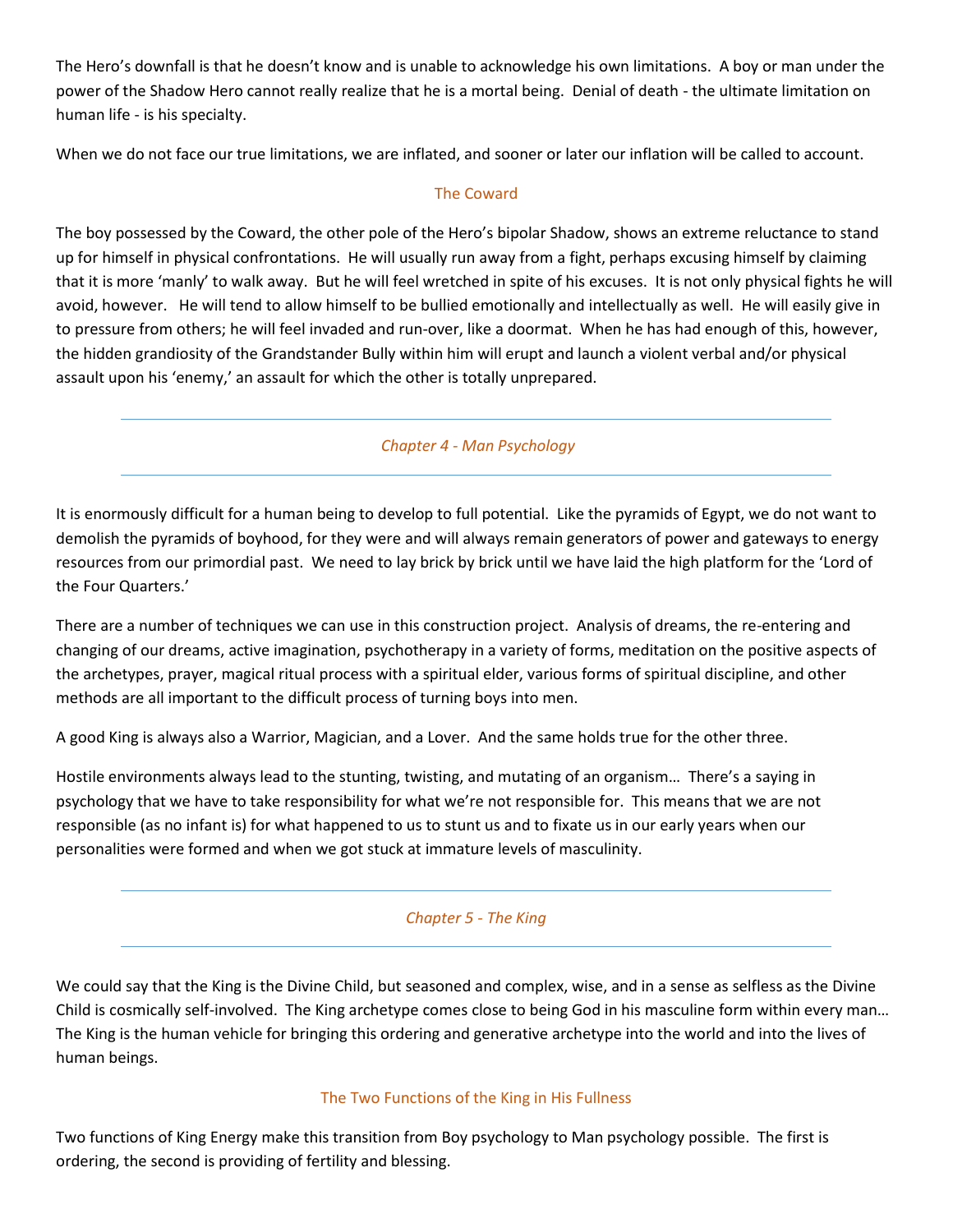The Good King is the center of the archetypes. We see in modern dysfunctional families that when there is an immature, a weak, or an absent father and the King energy is not sufficiently present, the family is very often given over to disorder and chaos.

In medieval times, a Good King delighted in noticing and promoting good men to positions of responsibility in his kingdom. He held audience, primarily, not to be seen, but to see, admire, and delight in his subjects, to reward them and to bestow honors upon them. He always mirrored and affirmed others who deserved it, he blessed them. Being blessed has tremendous psychological consequences for us. There are even studies that show that our bodies actually change chemically when we feel valued, praised, and blessed.

The King archetype in its fullness possesses the qualities of order, of reasonable and rational patterning, of integration and integrity in the masculine psyche. It stabilizes chaotic emotion and out-of-control behaviors. It gives stability and centeredness. It brings calm. It defends our own sense of inner order, our own integrity of being and of purpose, our own central calmness about who we are, and our essential unassailability and certainty in our masculine identity. It sees others in all their weakness and in all their talent and worth. It honors them and promotes them. It guides them and nurtures them toward their own fullness of being. It is not envious, because it is secure, as the King, in its own worth. It rewards and encourages creativity in us and in others.

It its central incorporation and expression of the Warrior, it represents aggressive might when that is what is needed when order is threatened. It also has the power of inner authority. It knows and discerns (its Magician aspect) and acts out of this deep knowingness. It delights in us and in others (its Lover aspect) and shows this delight through words of authentic praise and concrete actions that enhance our lives.

This is the voice of calm and reassurance, the encouraging word in a time of chaos and struggle. This is the voice that affirms, clearly and calmly with authority, the human rights of all. This is the energy that minimizes punishment and maximizes praise. *This is the voice from the Center, the Primeval Hill within every man.*

# The Shadow King - The Tyrant and The Weakling

Overall we must confess, we have experience very little of the King energy in its fullness. We may have felt it in bits and pieces, but the sad fact is that this positive energy is disastrously lacking in the lives of most men. Mostly what we have experienced is what we are calling the Shadow King.

The Shadow King is formed one way by when the parents have abused the baby boy, and attacked his grandiosity and gloriousness from the beginning. The grandiosity of the Divine Child/High Chair Tyrant then gets split off and dropped into the boy's unconscious for safekeeping.

The active passive bipolar shadow structure of the King is the Shadow King, the Tyrant and the passive pole, the Weakling.

#### The Tyrant

Drug Lords, pimps, mafia bosses, executives interested in furthering their career rather than being good stewards of the 'realm' placed under authority - no devotion or real loyalty to the company. This is the CEO who negotiates, for his own financial benefit, to sell his company, to see it dismembered and rendered impotent, who is willing to see his friends and loyal employees fired as excess baggage.

Whenever the new is born, the Herod within us (and in our outer lives) will attack. The tyrant hates, fears, and envies new life, because that new life, he senses is a threat to his slim grasp on his own kingship. The tyrant king is not in the Center and does not feel calm and generative. He is not creative, only destructive. If he were secure in his own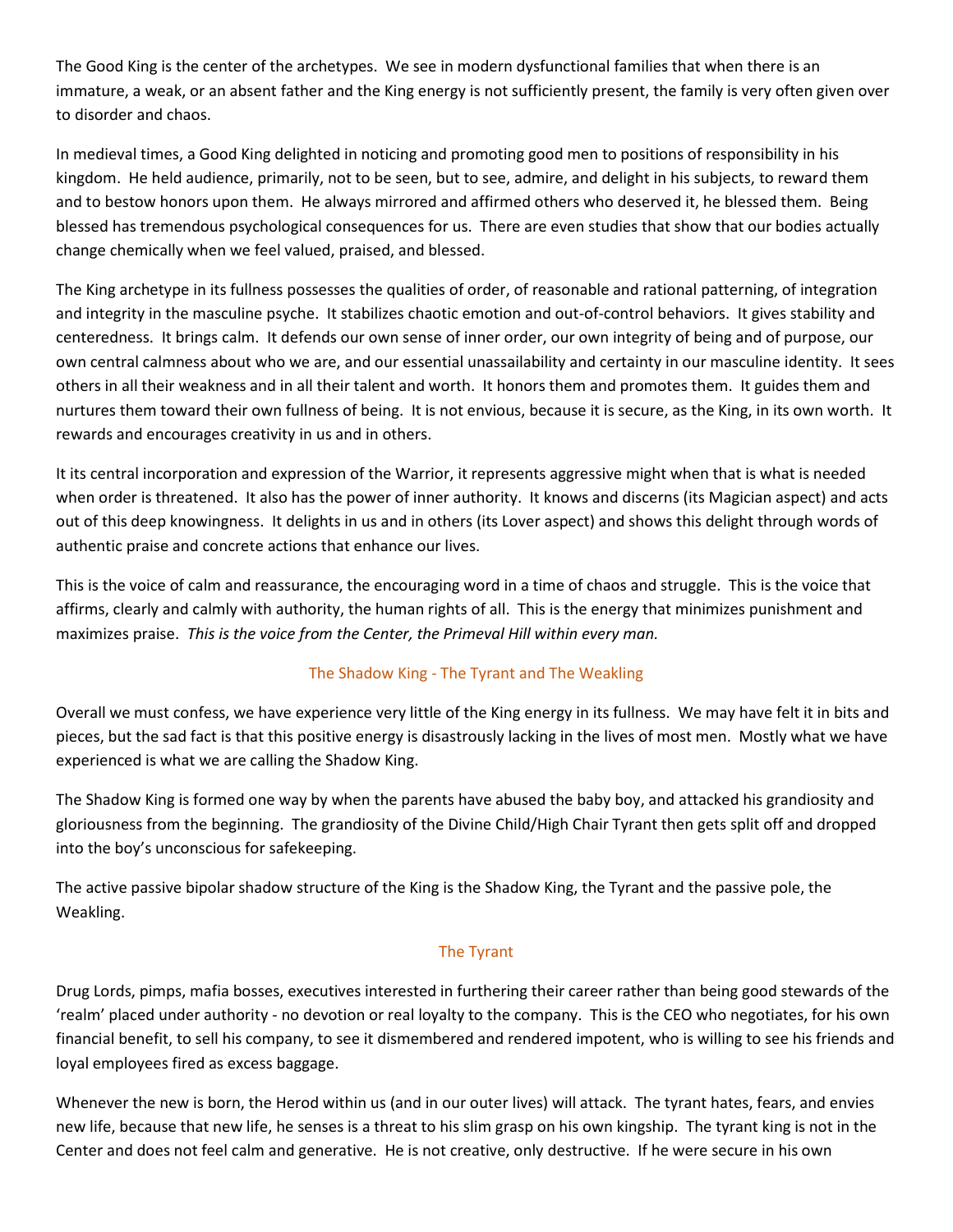generativity and in his own inner order - his Self structures - he would react with delight at the birth of new life in his realm. If Herod had been such a man, he would have realized that that the time had come for him to step aside so that the archetype could be embodied in the new king Jesus Christ.

The tyrant exploits and abuses others. He is ruthless, merciless, and without feeling when he is pursuing what he thinks is his own self-interest. His degradation of others knows no bounds. He hates all beauty, all innocence, all strength, all talent, all life energy. He does so because he lacks the inner structure, and he is terrified of his own hidden weakness and his underlying lack of potency.

We can readily see the Tyrant's relationship to the High Chair Tyrant (boy psychology), arising as he does out of this infantile pattern. Grandiosity is normal, in a certain way, in the Divine Child…. Inflated with the power of the High Chair Tyrant, he will simply cross into adulthood thinking he is 'Caesar'.

It is the Shadow King as Tyrant in the father who makes war on his sons' (and his daughters') joy and strength, their abilities and vitality. He fears their freshness, their newness of being, and the life-force surging through them, and he seeks to kill it. He does this with open verbal assaults and deprecation of the interests, hopes, and talents; or he does it, alternatively, by ignoring their accomplishments, turning his back on their disappointments, and registering boredom and lack of interest when, for instance, they come home from school and present him with a piece of artwork or a good grade on a test. His attacks may not be limited to verbal or psychological abuse; they may include physical abuse. Spankings may turn into beatings. And there may be sexual assaults as well. The father possessed by the Tyrant may sexually exploit his daughters' or even his sons' weakness and vulnerability.

The Tyrant King manifests in all of us at some time or another when we feel pushed to the limit, when we are exhausted, when we are getting inflated. But, we see it most commonly in people with narcissistic personality disorder. Instead of mirroring others, they insatiably seek mirroring from them. Instead of seeing others, they seek to be seen by them.

The Tyrant is very sensitive to criticism and, though putting on a threatening front, will at the slightest remark feel weak and deflated. He won't show you this, however. What you will see, unless you know aht to look for, is rage. But under the rage is a sense of worthlessness, of vulnerability and weakness, for behind the Tyrant lies the other pole of the King's bipolar shadow system, the Weakling.

# The Weakling

The hidden presence of this passive pole explains the hunger for mirroring - for 'adore me!', 'worship me!', 'see how important I am!' - that we feel from so many of our superiors and friends. This explains their angry outbursts and their attacks on those they see as weak, that is, those upon whom they project their own inner Weakling.

The man possessed by the Weakling lacks centeredness, calmness, and security within himself, and this also leads him into paranoia. The man possessed by the bipolar Shadow King has much to fear, in fact, because his oppressive behaviors, often including cruelty, beg for an in-kind response from others.

The Tyrant and the Weakling both have a 'Get them before they get you', paranoia which is destructive of one's own sense of calmness and orderliness, works to destroy one's own character and that of others, and invites retaliation.

When a man is functioning under the power of the Weakling Prince, under the enormous pressures of the adult world, his repressed grandiosity may explode to the surface, completely raw and primitive, completely unmodulated and very powerful. This is the man who seemed coolheaded and rational and 'nice' but who, once he's been promoted, suddenly becomes a 'different person'. This is the man for whom the saying 'Power corrupts; absolute power corrupts absolutely' is entirely accurate.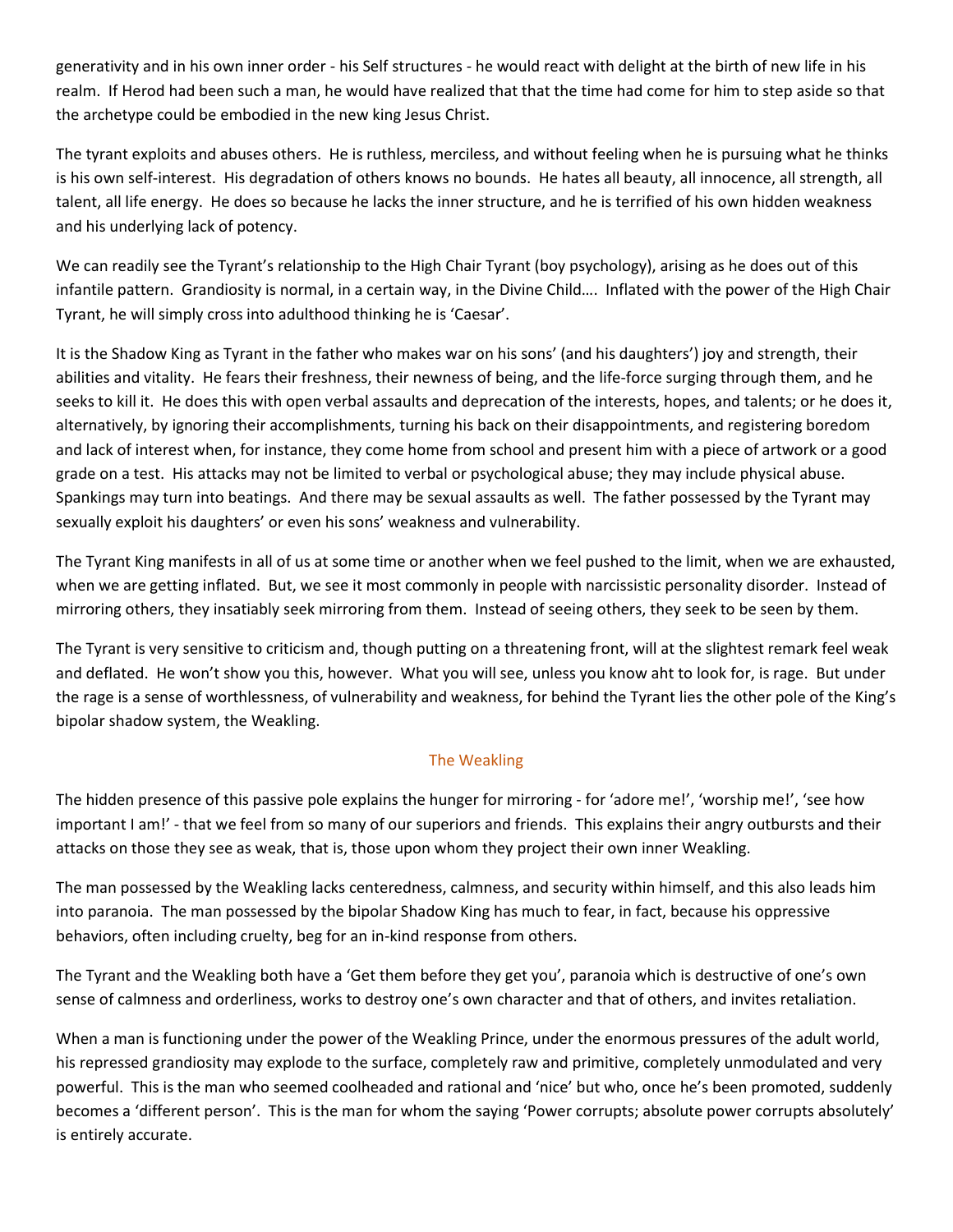### Accessing the King

The first task in accessing the King energy for would-be human 'kings' is to disidentify our Egos from it. We need to achieve cognitive distance from the King in both his integrated fullness and his split bipolar shadow forms. Realistic greatness in adult life, as opposed to inflation and grandiosity, involves recognizing our proper relationship to this and the other mature masculine energies… Like a planet to a star, the planet is not the center of the star system, the star is. The planet's job is to keep the proper orbital distance from the life-giving and potentially death dealing star. The man has to be the servant of a transpersonal Will or Cause. It needs to think of itself as a steward of the King energy, not for the benefit of itself, but for the benefit of those within its 'realm' whatever that may be.

When the Ego is directly identifying with the King energy itself, it has no transpersonal commitment. He is his own priority (Shadow King).

The other problem in accessing this energy, we're suggesting, arises when we feel that we have lost effective touch with the life-giving King altogether. In this case, we may fall into the category of the so-called dependent personality disorder, a condition in which we project the King energy within (which we do not experience as within us) onto some external person. We experience ourselves as impotent, as incapable of acting, incapable of feeling calm and stable, without the presence and the loving attention of that other person who is carrying our King energy projection. This happens in family systems when husbands become too attentive to their wives' moods and fear to take initiative because of the attacking anger their actions may bring. It happens, too with children when their parents do not allow them to develop sufficient independence of will and taste and purpose and the children remain under their wing. In our work situations, this happens when we become too dependent upon the power and whims of the boss, or when we feel that we don't dare sneeze around our co-workers. It also happens on the larger scale of nations, when the people, regarding themselves as peasants, turn over all their own inner King energy to 'Hitler.' This 'abdication syndrome,' the hallmark of the Weakling, is just as disastrous as the usurpation syndrome.

When we are out of touch with our own inner King and give the power over our lives to others, we may be courting catastrophe on a scale larger than the personal. Those who we make our kings may lead us into lost battles and abuse in our families.

But, when we are accessing the King energy correctly, as servants of our own inner King, we will manifest in our own lives the qualities of the good and rightful King, the King in his fullness. We will feel our anxiety level drop. We will feel centered and calm, and hear ourselves speak from an inner authority. We will have the capacity to mirror and to bless ourselves and others. We will have the capacity to care for others deeply and genuinely. We will 'recognize' others; we will behold them as the full persons they really are. We will have a sense of being a centered participant in creating a more just, calm, and creative world. We will have a transpersonal devotion not only to our families, our friends, our companies, our causes, our religions, but also to the world. We will have some kind of spirituality, and we will know the truth of the central commandment around which all of human life seems to be based.

*Chapter 6 - The Warrior*

We live in a time when people are generally uncomfortable with the Warrior form of masculine energy - and for some good reasons. Women especially are uncomfortable with it, because they have often been the most direct victims of it in its shadow form.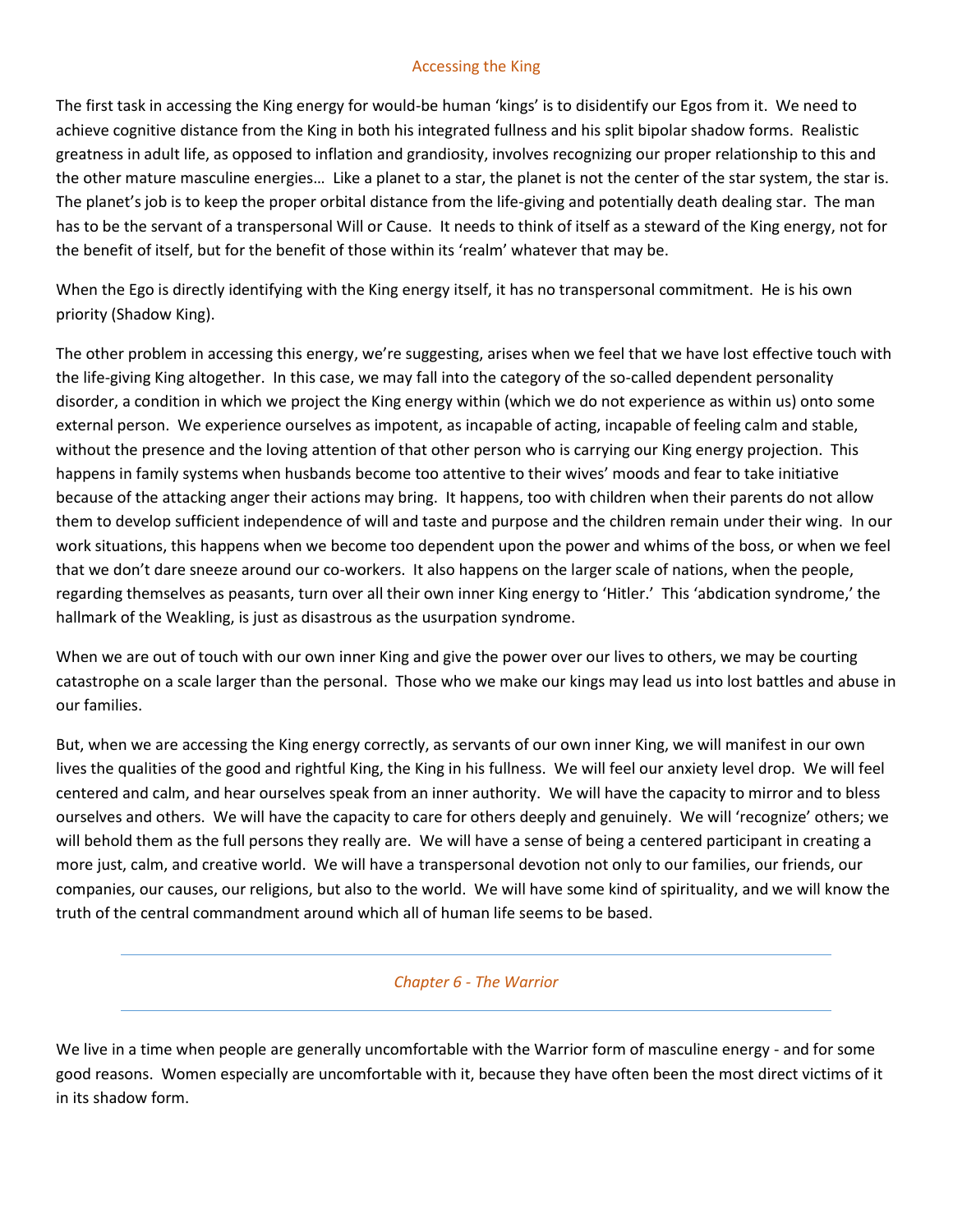But we believe that the Warrior should not be identified with human rage in any simple way - quite the opposite. It is a vital ingredient in our world-building and plays an important role in extending the benefits of the highest human virtues and cultural achievements to all of humanity.

## The Warrior in His Fullness

The characteristics of the Warrior in his fullness amount to a total way of life. Aggressiveness is a stance toward life that rouses, energizes, and motivates. It pushes us to take the offensive and to move out of a defensive or 'holding' position about life's tasks and problems. Proper aggressiveness, in the right circumstances - circumstances strategically advantageous to the goal at hand - is already half the battle.

The Warrior knows through clarity of thinking, through discernment. The warrior is always alert. He is always awake. He is never sleeping through life. He knows how to focus his mind and body. A warrior knows what he wants, and he knows how to get it. As a function of his clarity of mind he is a strategist and a tactician. He can evaluate circumstances accurately and then adapt himself to the 'situation on the ground.'

The Warrior knows when he has the force to defeat his opponent by conventional means and when he must adopt and unconventional strategy. He accurately accesses his own strength and skill. If he finds that a frontal assault will not work, he deflects his opponent's assault, spots the weakness in his flank, then 'leaps' into battle. Here is a difference between the Warrior and the Hero. The man (or the boy) accessing the Hero, as we've said, does not know his limitations; he is romantic about his invulnerability. The warrior, however, through his clarity of thinking realistically assesses his capacities and his limitations in any given situation.

The Warrior traditions all affirm that, in addition to training, what enables a Warrior to reach clarity of thought is living with the awareness of his own imminent death. The warrior knows the shortness of life and how fragile it is. A man under the guidance of the Warrior knows how few his days are. Rather than depressing him, this awareness leads him to an outpouring of life-force and to an intense experience of his life that is unknown to others. Every act counts. Each deed is done as if it were the last. "There is no time for anything but meaningful acts if we live with death as our eternal companion." There is no time for hesitation. This sense of the imminence of death energizes the man accessing the Warrior energy to take decisive action. This means that he engages life. He never withdraws from it. He doesn't 'think too much,' because thinking too much can lead to doubt, and doubt to hesitation, and hesitation to inaction. Inaction can lead to losing the battle.

The man who is a Warrior avoids self-consciousness, as we usually define it. His actions become second nature. They become unconscious reflex actions. But they are actions he has trained for through the exercise of enormous selfdiscipline.

Part of what goes into acting decisively in any life situation, along with aggressiveness, clarity of thinking, and the awareness of one's own death, is training. The Warrior energy is concerned with skill, power, and accuracy, and with control, both inner and outer, psychological and physical.

Unlike the Hero's actions, the Warrior's actions are never overdone, never dramatic for the sake of drama; the Warrior never acts to reassure himself that he is as potent as he hopes he is. The Warrior never spends more energy than he absolutely has to, and he doesn't talk too much. His control is first of all, over his mind and his attitudes; if these are right, the body will follow.

A man accessing the Warrior archetype has 'a positive mental attitude.' This means that he has an unconquerable spirit, that he has great courage, that he is fearless, that he takes responsibility for his actions, and that he has self-discipline. Discipline means that he has the rigor to develop control and mastery over his mind and over his body, and that he has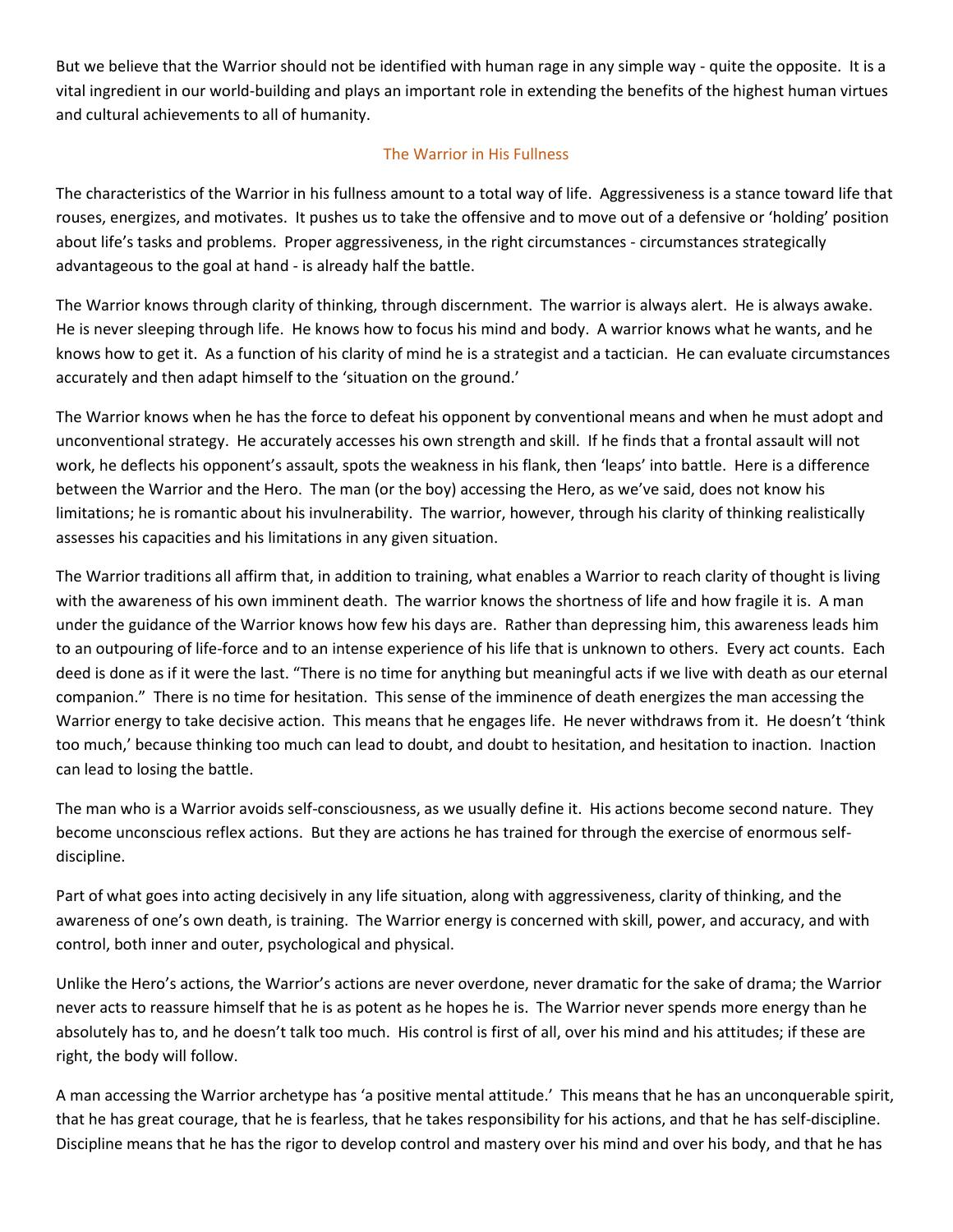the capacity to withstand pain, both psychological and physical. *He is willing to suffer to achieve what he wants to achieve.* Whether you're a triathlon trainee, a medical school student, an executive enduring the misguided attacks of your board members, or a husband trying to work out difficulties with your wife, you know that discipline of your mind and perhaps your body is essential.

The Warrior energy also shows what we call a transpersonal commitment. His loyalty is to something - a cause, a god, a people, a task, a nation - larger than individuals, though that transpersonal loyalty may be focused through some important person, like a king or queen. The transpersonal commitment reveals a number of other characteristics of the Warrior energy. First, it makes all personal relationships relative, that is, it makes them less central than the transpersonal commitment. Thus the psyche of the man who is adequately accessing the Warrior is organized around his central commitment. This commitment eliminates a great deal of human pettiness. It alters the focus of a man's life so that petty squabbling and personal Ego concerns no longer matter much.

The Warrior's loyalty, then, and his sense of duty are to something beyond and other than himself and his own concerns. The Hero's loyalty, as we have seen, is really to himself - to impressing himself with himself and to impressing others. The Warrior lives a life exactly the opposite of most human lives. He lives not to gratify his personal needs and wishes or his physical appetites but *to hone himself into an efficient spiritual machine, trained to bear the unbearable in the service of the transpersonal goal*.

This devotion to the transpersonal ideal or goal even to the point of personal annihilation leads a man to another of the Warrior's characteristics. He is emotionally distant as long as he is in the Warrior. This does not mean that the man accessing the Warrior in his fullness is cruel, just that he does not make his decisions and implement them out of emotional relatedness to anyone or anything except his ideal. He is unavailable or inaccessible.

He looks at his tasks, his decisions, and his actions dispassionately and unemotionally. Primarily because he has already thought things through before acting.

Often in life, we need to 'step back', we say, from a situation in order to gain perspective, so that we can act. The Warrior needs room to swing his sword. He needs separation from his opponents in the outer world and from his own inner opponents in the form of negative emotions.

The Warrior is often a destroyer. But the positive Warrior energy destroys only what needs to be destroyed in order for something new and fresh, more alive and more virtuous to appear. In the very act of destroying, often the Warrior energy is building new civilizations, new commercial, artistic, and spiritual ventures for humankind, new relationships.

When the Warrior is connected with the King, the man accessing these powers is consciously stewarding the 'realm', and his decisive actions, clarity of thinking, discipline, and courage are, in fact, creative and generative.

When the Warrior is connected with the Magician, this is what enables a man to achieve such mastery and control over himself and his 'weapons.' It is what allows him to channel and direct power to accomplish goals.

When the Warrior is connected with the Lover, it gives him compassion and a sense of connectedness with all things. The Lover makes the warrior compassionate at the same time that he is doing his duty. One could think of American GIs in Vietnam helping the Children.

Even when accessing the positive Warrior, operating on his own without the King, Magician, or Lover can be disastrous. The warrior is emotionally detached. The transpersonal loyalty radically relativizes the importance of a man's human relationships. This is apparent in the Warrior's attitude toward sex. Women, for the Warrior, are not for relating to, for being intimate with. They are for fun. Relationships are difficult. Men whose professions have a transpersonal devotion such as sales, lawyers, politicians, doctors, ministers… Their wives and girlfriends often feel alienated and rejected,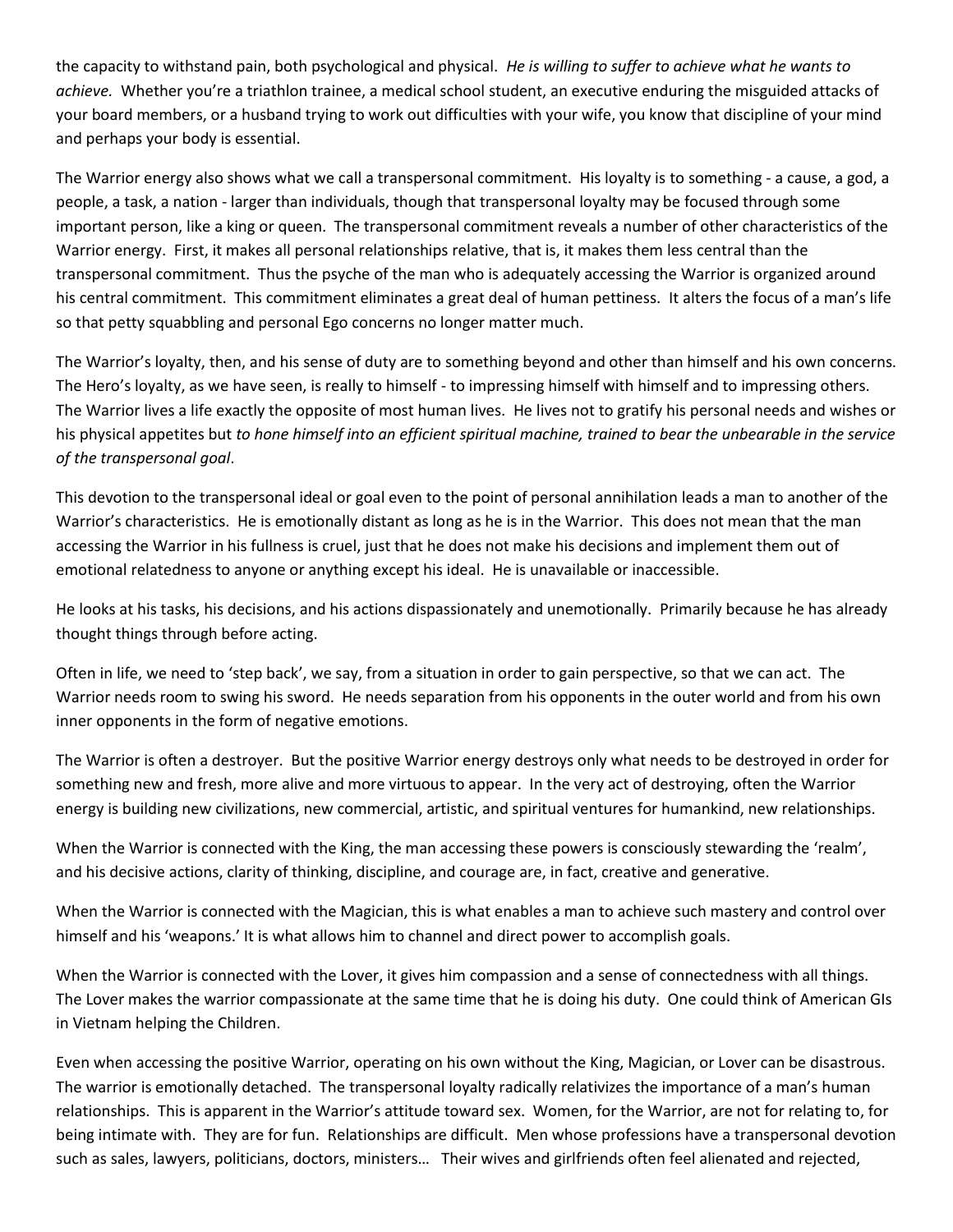competing hopelessly with the man's "true love," his work. In addition, these men, true to the Warrior's sexual attitudes, often have affairs with their nurses, staffers, receptionists, secretaries, and other women who admire from a safe distance their masculine Warrior proficiency and dedication.

# The Shadow Warrior - The Sadist and the Masochist

The Warrior as avenging spirit comes into us when we are very frightened and very angry. A kind of bloodlust, comes over men in the stressful situation of actual combat, as we as in other stressful life situations.

Along with this passion for destruction and cruelty goes a hatred of the 'weak,' of the helpless and vulnerable (really the Sadist's own hidden masochist).

It may seem at first unlikely, but the sadistic Warrior's cruelty is directly related to what is wrong with the Hero energy; there are similarities between the Shadow Warrior and the Hero. The Shadow Warrior carries into adulthood the adolescent insecurity, violent emotionalism, and the desperation of the Hero as he seeks to make a stand against overwhelming power of the feminine, which always tends to evoke the masochistic, or cowardly, pole of the Hero's dysfunctional Shadow.

The man under the influence of the Shadow Warrior's bipolarity, unsure of his legitimate phallic power is still battling against what he experiences as the inordinately powerful feminine and against everything supposedly 'soft' and relational. Even in adulthood, he still feels terrified that he will be swallowed up by it. His desperate fear of this leads him to wanton brutality.

We don't have to look far to see the destructive Warrior operating in our own lives. Sadly, we must acknowledge it in the workplace whenever a boss puts down, harasses, unjustly fires, or in many other ways mistreats his subordinates. We must also see him in our homes, in the appalling statistics of wife beating and child abuse.

Although we may all become vulnerable to the Sadistic Warrior at some time or another, there is a particular personality type that has this energy 'in spades', as we say. This is the compulsive personality disorder. Compulsive personalities are workaholics, constantly with their noses to the grindstone. They have a tremendous capacity to endure pain, and they often manage to get an enormous amount of work done. But, what is driving their nonstop engines is deep anxiety, the Hero's desperation. They have a very slim grasp on a sense of their own worthwhileness. They don't know what it is they really want, what they are missing and would like to have. They spend their lives 'attacking' everything and everyone - their jobs, the life-tasks before them, themselves, and others. In the process, they are eaten alive by the Sadistic Warrior and soon reach 'burnout.' We all know these people, they are the managers who stay at the office long after everyone else has gone home. And when they do finally go home, they seldom have a good night's sleep. They sacrifice their own lives for the sake of 'saving' others. They do a lot of harm to themselves instead. No one can measure up to their standards, they can't even measure up to their own, so they mercilessly abuse themselves… If you have to admit to yourself that you really don't take care of yourself, that you don't care for your mental and physical well-being, then very probably the Shadow Warrior has got you.

Any profession that puts a great deal of pressure on a person to perform at his best all the time leaves us vulnerable to the shadow system of the Warrior. If we are not secure enough in our own inner structure, we will rely on our performance in the outer world to bolster out self confidence. And because the need for bolstering is so great, our behavior will gravitate toward the compulsive. The man who becomes with 'succeeding' has already failed. He is desperately trying to repress the Masochist within him, yet he is already displaying masochistic and self-punishing behaviors.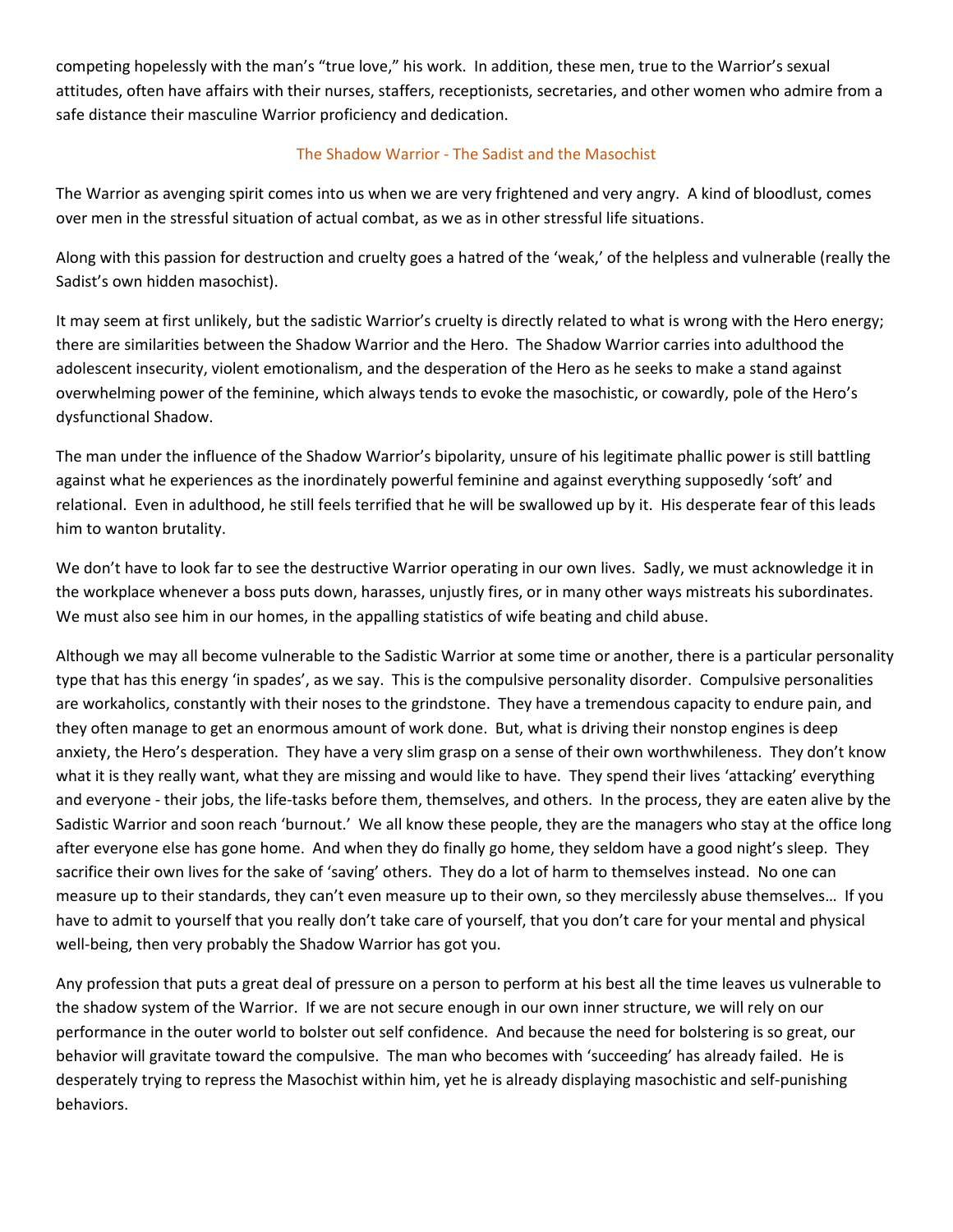The masochist is the passive pole of the Warrior's Shadow, that 'pushover' and 'whipped puppy' that lies just beneath the Sadist's rageful displays. Masochist projects Warrior energy onto others and causes a man to experience himself as powerless. The man possessed by the Masochist is unable to defend himself psychologically; he allows others (and himself) to push him around, to exceed the limits of what he can tolerate and still keep his self-respect, not to mention his psychological and physical health.

*All of us, no matter what out walk of life, can fall under the power of the Warrior's bipolar Shadow in any area of our lives.* It may be that we don't know when to quit an impossible relationship, a circle of friends, or a frustrating job. We all know the saying "Quit while you're ahead," or "Learn to cut your losses." The compulsive personality, no matter what the danger signs, no matter how impossible the dream and unbeatable the foe, digs in and works harder, trying to get blood from a turnip and watching his gold turn to ashes in the end. If we are under the power of the Masochist, we will take far too much abuse for far too long and then explode in a sadistic outburst of verbal and even physical violence.

#### Accessing the Warrior

If we are possessed by the active pole of the Warrior's Shadow, we will experience him in his sadistic form. We will abuse ourselves and others. If we feel that we are not in touch with the Warrior, however, we will be possessed by his passive pole. We will be cowardly masochists. We will dream but not be able to act decisively to make our dreams come true. We will lack vigor and be depressed. We will lack the capacity to endure the pain necessary for the accomplishment of any worthwhile goal. We will look at the task ahead and be defeated before we even start.

If we are accessing the Warriors appropriately, we will be energetic, decisive, courageous, enduring, persevering, and loyal to some greater good beyond our own personal agenda. At the same time, we need to be leavening the Warrior with the energies of the other mature masculine forms: the King, the Magician, and the Lover.

If we are accessing the Warrior in the right way, we will, at the same time that we are 'detached,' be warm, compassionate, appreciative, and generative. We will care for ourselves and others. We will fight good fights in order to make the world a better and more fulfilling place for everyone and everything. *Our war-making will be for the creation of the new, the just, and the free*.

# *Chapter 7 - The Magician*

The Magician is the knower and he is the master of technology. Whatever his title, his specialty is knowing something that others don't know. The magician is able to initiate himself and others into the practice of technology. The human magician is always an initiate himself, and one of his tasks is to initiate others. The Magician is an initiate of secret and hidden knowledge of all kinds. And this is the important point. All knowledge that takes special training to acquire is the province of the Magician energy.

Whether you're an apprentice training to become a master electrician, a medical student, or a would be stock-broker or a student of high finance; or a trainee in one of the psychoanalytic schools, you are in exactly the same position as the apprentice shaman or witch doctor in tribal societies. You are spending large amounts of time, energy, and money in order to be initiated into rarefied realms of secret power. You are undergoing an ordeal testing your capacities to become a master of this power.

The magician can understand the hidden dynamics of the human psyche and so can manipulate other human beings, for good or ill (psychology). He can predict the weather (meteorology). He has knowledge of medicinal herbs and poisons (medicine)… It is to him that people go with their questions, problems, pains, and diseases of the body and the mind.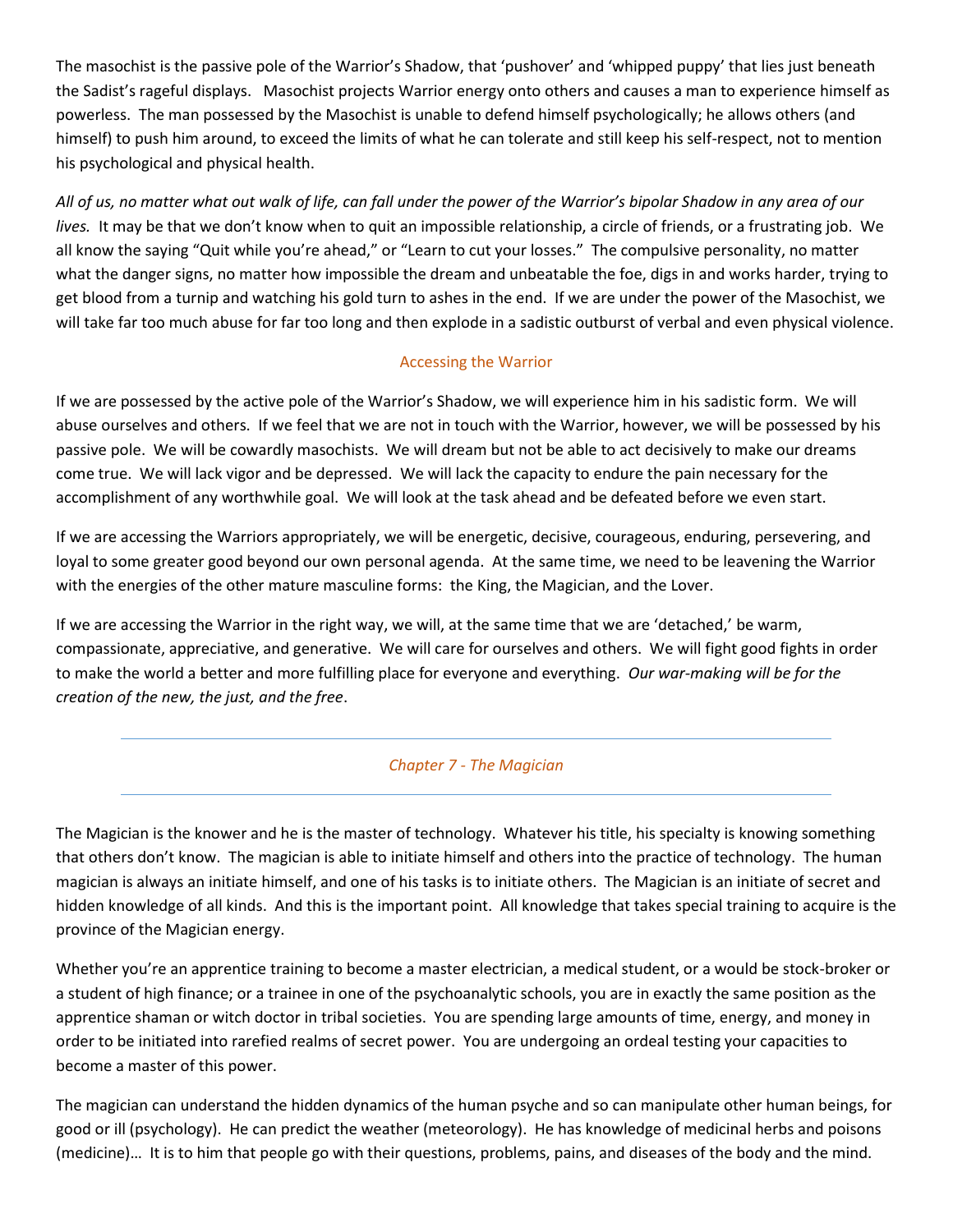He is the one who can think through the issues that are not obvious to other people. He is a seer and a prophet in the sense not only of predicting the future but also of seeing deeply. He is a master at containing and channeling power.

The Magician archetype in a man is his 'bullshit detector'; it sees through denial and exercises discernment. He sees evil for what and where it is when it masquerades as goodness, as it so often does.

Ours is an age of personal and gender identity chaos. And chaos is always the result of inadequate accessing of the Magician in some vital area of life.

What we experience as normal reality - about ourselves and nature - is only the tip of an iceberg that arises out of an unfathomable abyss. Knowledge of this hidden realm is the province of the Magician, and it is through the Magician energy that we will come to understand our lives with a degree of profundity not dreamed of for at least a thousand years of Western history.

'Magicians' in psychology know that he or she must be careful how much to reveal to an patient at any given time. The power of the unconscious energies is so great that if they are not controlled, contained, and channeled, if they are not accessed at just the right moment and in just the right dose, they may blow the Ego structure to bits. The revelation of secret information must be measured out, because there are reasons for its having been hidden from the Ego in the first place. Often, a therapist who has not been properly initiated and is not sufficiently adept himself - and is still an 'apprentice' in some vital ways - sets off forces in the patient that neither of them can contain.

# The Magician in His Fullness

The Magician energy is the archetype of awareness and of insight, primarily, but also of knowledge of anything that is not immediately apparent or commonsensical. It 'observes the Ego.' Its proper role is to stand back and observe, to scan the horizon, to monitor the data coming in from both the outside and inside and then, out of its wisdom - its knowledge of power, within and without, and its technical skill in channeling - make the necessary life decisions.

When the observing Ego is aligned with the masculine Self along an "Ego-Self axis," it is initiated into the secret wisdom of this Self. It is, in one sense, a servant of the masculine Self. But in another sense, it is the leader and the channeler of this Self's power. It is, then, a vital player in the personality as a whole. The observing Ego is detached from the ordinary flow of daily events, feelings, and experiences. In a sense, it doesn't live life. It watches life, and it pushes the right buttons at the right times to access energy flows when they are needed. The Magician archetype, in concert with the observing Ego, keeps us insulated from the overwhelming power of the other archetypes. It is the mathematician and engineer in each of us that regulates the life functions of the psyche as a whole.

The Magician energy is present in the Warrior archetype in the form of his clarity of thinking, which we've already discussed in some detail. The Magician alone does not have the capacity to act. That is the Warrior's specialty. But he does have the capacity to think.

The Magician, then, is the archetype of thoughtfulness and reflection. And, because of that, it is also the energy of introversion. What we mean by introversion is not shyness or timidity but rather the capacity to detach from the inner and outer storms and to connect with deep inner truths and resources. Introverts, in this sense, live much more out of their centers than other people do. The Magician energy, in aiding the formation of the Ego-Self axis, is immovable in its stability, centeredness, and emotional detachment. It is not easily pushed and pulled around… The Magician often comes on line in a crisis.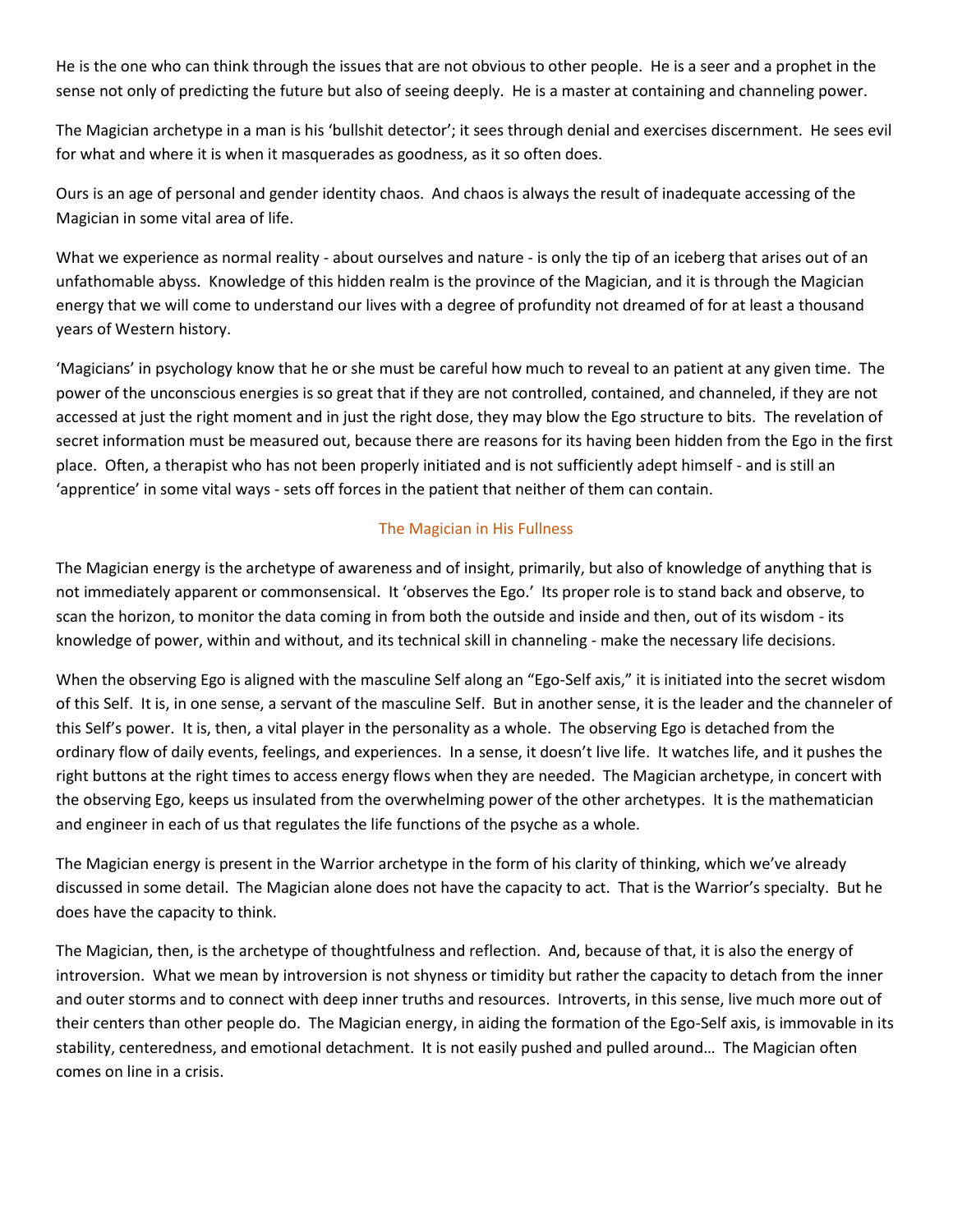#### The Shadow Magician: The Manipulator

They're behind the propaganda ministries, the controlled press briefings, the censored news, and the artificially orchestrated political rallies lies face of the Magician as Manipulator. A man under this Shadow doesn't guide others, as a Magician does; he directs them in ways they cannot see. He maneuvers people by withholding from them information they may need for their own well-being. He charges heavily for the little information he does give, which is usually just enough to demonstrate his superiority and his great learning. The Shadow Magician is not only detached, he is also cruel.

This is the man who thinks too much, who stands back from his life and never lives it. He is caught in a web of pros and cons about his decisions and lost in a labyrinth of reflective meanderings from which he cannot extricate himself. He is afraid to live, to 'leap into battle.' He can only sit on his rock and think. The years pass. He wonders where the time has gone. And he ends by regretting a life of sterility. He is a voyeur, an armchair adventurer… If he is withholding from others, and not sharing what he knows, he eventually feels isolated and lonely.

Whenever we are detached, unrelated, and withholding when what we know could help others, whenever we use our knowledge as a weapon to belittle and control others or to bolster our status or wealth at others' expense, we are identified with the Shadow Magician as Manipulator.

#### The Shadow Magician: The Denying 'Innocent' One

The passive pole of the Magician's Shadow is what we are calling the Naïve, or "Innocent" One. The "Innocent" One is a carryover from the childhood into adulthood of the passive pole of the Precocious Child's Shadow - the Dummy. The man possessed by the "Innocent" One wants the power and status that traditionally come to the man who is a magician, at least in the societally sanctioned fields. But he doesn't want to take the responsibilities that belong to a true magician. He doesn't want to know himself, and he certainly doesn't want to make the great effort necessary to become skilled at containing and channeling power in constructive ways. He wants to learn just enough to derail those who are making worthwhile efforts.

Whereas the Trickster plays his tricks in part for the sake of revealing the truth, the "Innocent" One hides truth for the sake of achieving and maintaining his own precarious status… While the Trickster aims at the necessary deflation of our grandiosity, the Shadow Magician, as both Manipulator and "Innocent" One works at deflating us when such deflation is not only unnecessary but harmful as well.

The "Innocent" One's underlying motivations come from envy of those who act, who live, who want to share. Because the man possessed by the "Innocent" One is envious of life, he is also afraid that people will discover his lack of life energy and throw him off his very wobbly pedestal. His detachment and his "impressive behavior," his deflating remarks, his hostility toward questions, even his accumulated expertise, are all designed to cover his real inner desolation and hide his actual lifelessness and irresponsibility from the world.

The Innocent One commits both sins of commission and sins of omission but hides his hostile motives behind an impenetrable wall of feigned naïveté. Such men are slippery and illusive. They do not allow us to engage them frontally with our Warrior energy. They parry our attempts to confront them, thus keeping us off balance by seducing us into an endless process of questioning our own intuitions about their behavior.

If we challenge their "innocence," they will often react with a show of tear-jerking bewilderment and leave us to stew in our own juices. We may even feel ashamed of ourselves for having attributed base motives to them and conclude that we must be paranoid. But we will not be able to escape the uneasy feeling that we have been manipulated. And, in that feeling, we will have detected the active pole of the Magician's Shadow behind the smoke-screen of "innocence."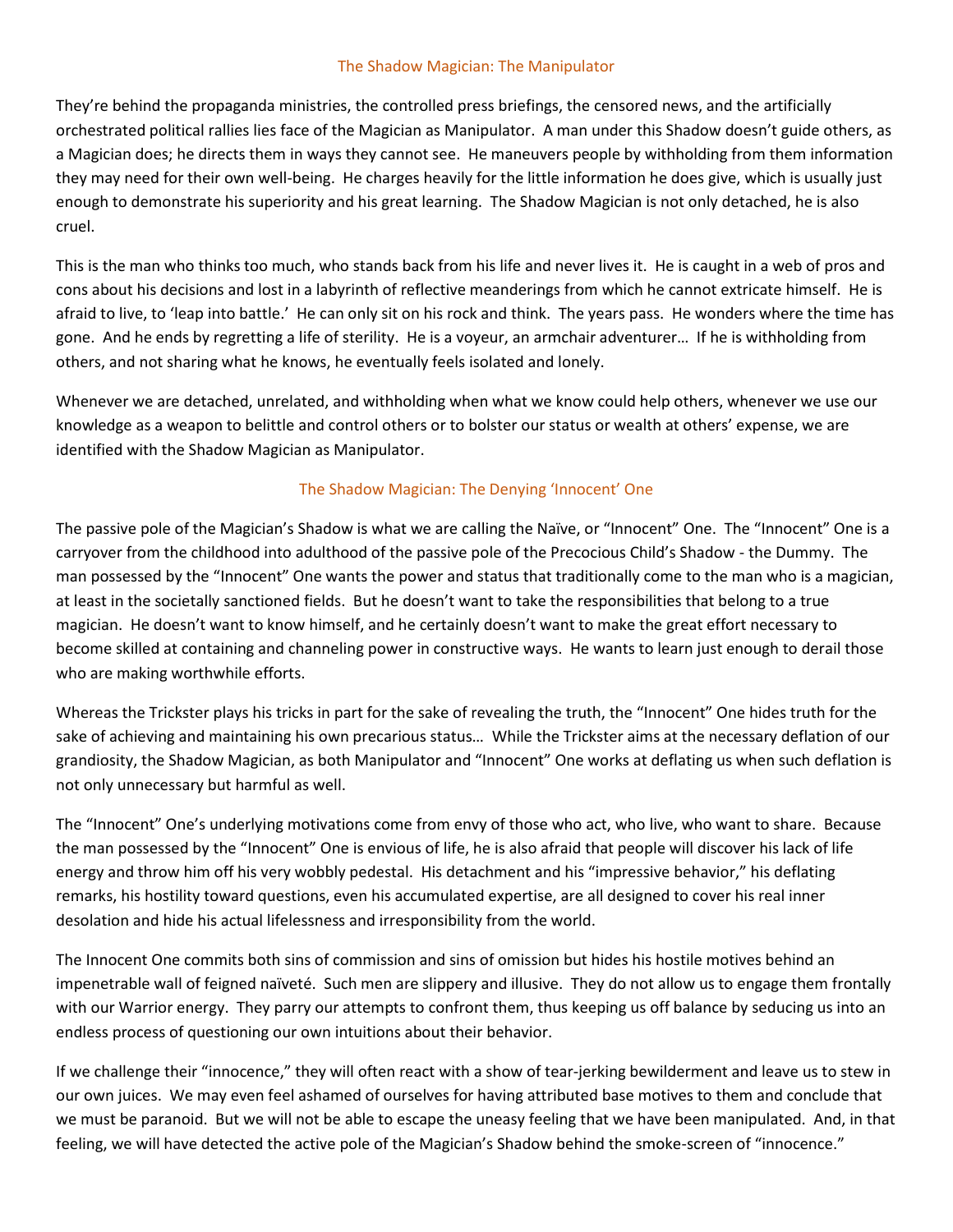#### Accessing the Magician

It is the Magician that enables the Ego to place the feelings in an orderly stack. The emotional energies, thus contained, eventually lose their power. Finally, the strengthened Ego may be able to take this raw emotive energy and transform it into useful and life-enhancing forms of Self-expression.

If we are accessing the Magician appropriately we will be adding to our professional and personal lives a dimension of clear-sightedness, of deep understanding and reflection about ourselves and others, and technical skill in our outer work and in our inner handling of psychological forces. As we access the Magician, we need to regulate this energy with the other three archetypes of mature masculinity patterns. None of them, as we've suggested, works well alone; we need to mix with the Magician the King's concern for generativity and generosity, the Warrior's ability to act decisively and with courage, and the Lover's deep and convinced connectedness to all things.

# *Chapter 8 - The Lover*

Jungians often use the name of the Greek god Eros to talk about the Lover energy. They also use the Latin term libido. By these terms they mean not just sexual appetites but a general appetite for life.

We believe that the Lover, by whatever name, is the primal energy pattern of what we could call vividness, aliveness, and passion. It lives through the great primal hungers of our species for sex, food, well-being, and reproduction, creative adaptation to life's hardships, and ultimately a sense of meaning, without which human beings cannot go on with their lives. The Lover's drive is to satisfy those hungers.

The Lover archetype is primary to the psyche also because it is the energy of sensitivity to the outer environment. The Lover also monitors the changing textures of the inner psychological world as it responds to incoming sensory impressions.

# The Lover in His Fullness

The Lover is the archetype of play and of display of healthy embodiment, of being in the world of sensuous pleasure and in one's own body without shame. Thus, the Love is deeply sensual - sensually aware and sensitive to the physical world in all its splendor. The Lover is related and connected to them all, drawn into them through his sensitivity. His sensitivity leads him to feel compassionately and empathetically united with them. For the man accessing the Lover, all things are bound to each other in mysterious ways… It isn't just that the Lover energy sees the world in a grain of sand. *He feels that this is so*.

Along with sensitivity to all inner and outer things comes passion. The Lover's connectedness is not primarily intellectual. It is through feeling. The primal hungers are felt passionately in all of us, at least beneath the surface. But the Lover knows this with a deep knowing. Being close to the unconscious means being close to the 'fire' - to the fires of life and, on the biological level, to the fires of the life-engendering metabolic processes. Love, as we al know, is "hot," often "too hot to handle."

The man under the influence of the Lover wants to touch and be touched. He wants to touch everything physically and emotionally, and he wants to be touched by everything. He recognizes no boundaries. He wants to live out the connectedness he feels with the world inside, in the context of his powerful feelings, and outside, in the context of his relationships with other people. Ultimately, he wants to experience the world of sensual experience in its totality.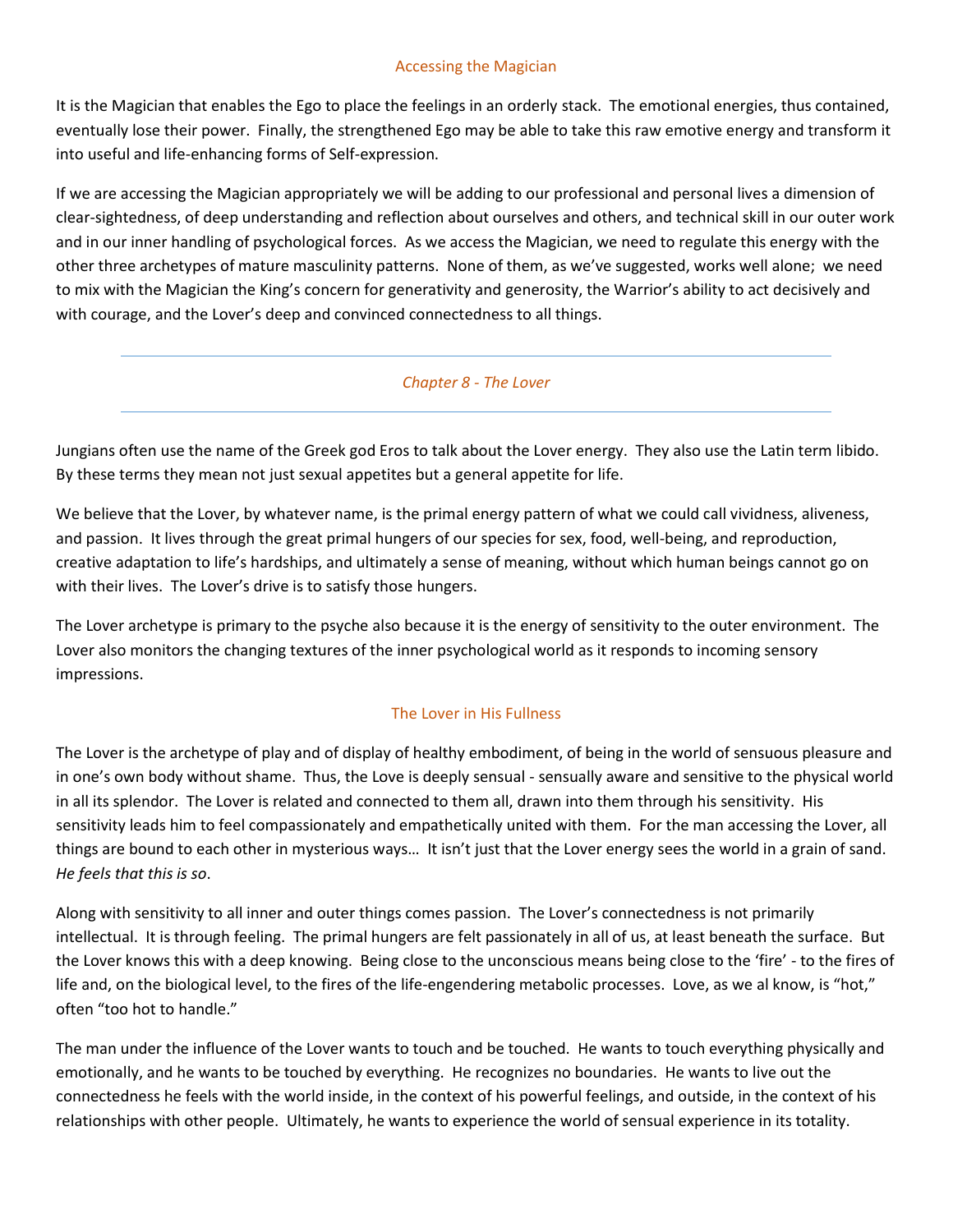He has what is known as an aesthetic consciousness. He experiences everything, no matter what it is, aesthetically. All of life is art to him and evokes subtly nuanced feelings.

While feeling the pain and poignancy of the world, he feels great joy as well. He feels joy and delight in all the sensory experiences of life.

He can read people like a book. He is often excruciatingly sensitive to their shifts in mood and can feel their hidden motives. This can be a very painful experience indeed. He feels the painfulness of being alive - both for himself and for others.

The man under the influence of the Lover does not want to stop at socially created boundaries. His life is often unconventional and "mess" - the artist's studio, the creative scholar's study, the 'go for it' boss's desk. Consequently, because he is opposed to "law," in this broad sense, we see enacted in his life of confrontation with the conventional the old tension between sensuality and morality, between love and duty.

The Lover energy is thus utterly opposed - at least at first glance - to the other energies of the mature masculine. His interests are the opposite of the Warrior's, the Magician's, and the King's concerns for boundaries, containment, order, and discipline. What is true within each man's psyche is true in the panorama of history and cultures as well.

The two ways of life that the Lover manifests itself most clearly are the artist and the psychic. Artists live very close to the fiery power of the creative unconscious. Psychics also live in a world of sensations and 'vibrations,' of deeply felt intuitions. Their conscious awareness, like that of the artist, is extraordinarily open to invasion from other people's thoughts and feelings and from the murky realm of the collective unconscious… They may get clues about 'what is really going on with people.'

The businessman who has 'hunches' is also accessing the Lover. So are we all when we have premonitions and intuitions about people, situations, or our own future. In those moments, the underlying unity of things is revealed to us, even in mundane ways, and we are drawn into the Lover energy, which connects us with realities of which we are not normally aware.

Any artistic or creative endeavor and almost every profession, from farming to stockbroking, from house painting to computer software designing, is drawing upon the energies of the Lover for creativity.

# The Shadow Lover: The Addicted and the Impotent Lover

A man living in either pole of the Lover's Shadow, like a man living in any of the shadow forms of the masculine energies, is possessed by the very energy that could be a source of life and well-being for him, if accessed appropriately. As long as he is possessed by the Shadow Lover, however, the energy works to his destruction and to the destruction of others around him.

# The Addicted Lover

The primary and most deeply disturbing characteristic of the Shadow Lover as Addict is his lostness, which shows up in a number of ways. He becomes lost in an ocean of senses. The slightest impressions from the outer world are enough to pull him off center. He gets drawn into the loneliness of a train whistle in the night, into the emotional devastation of a fight at the office, into the blandishments of the women he encounters on the street. Pulled first one way and then another, he is not the master of his own fate. He becomes a victim of his own sensitivity.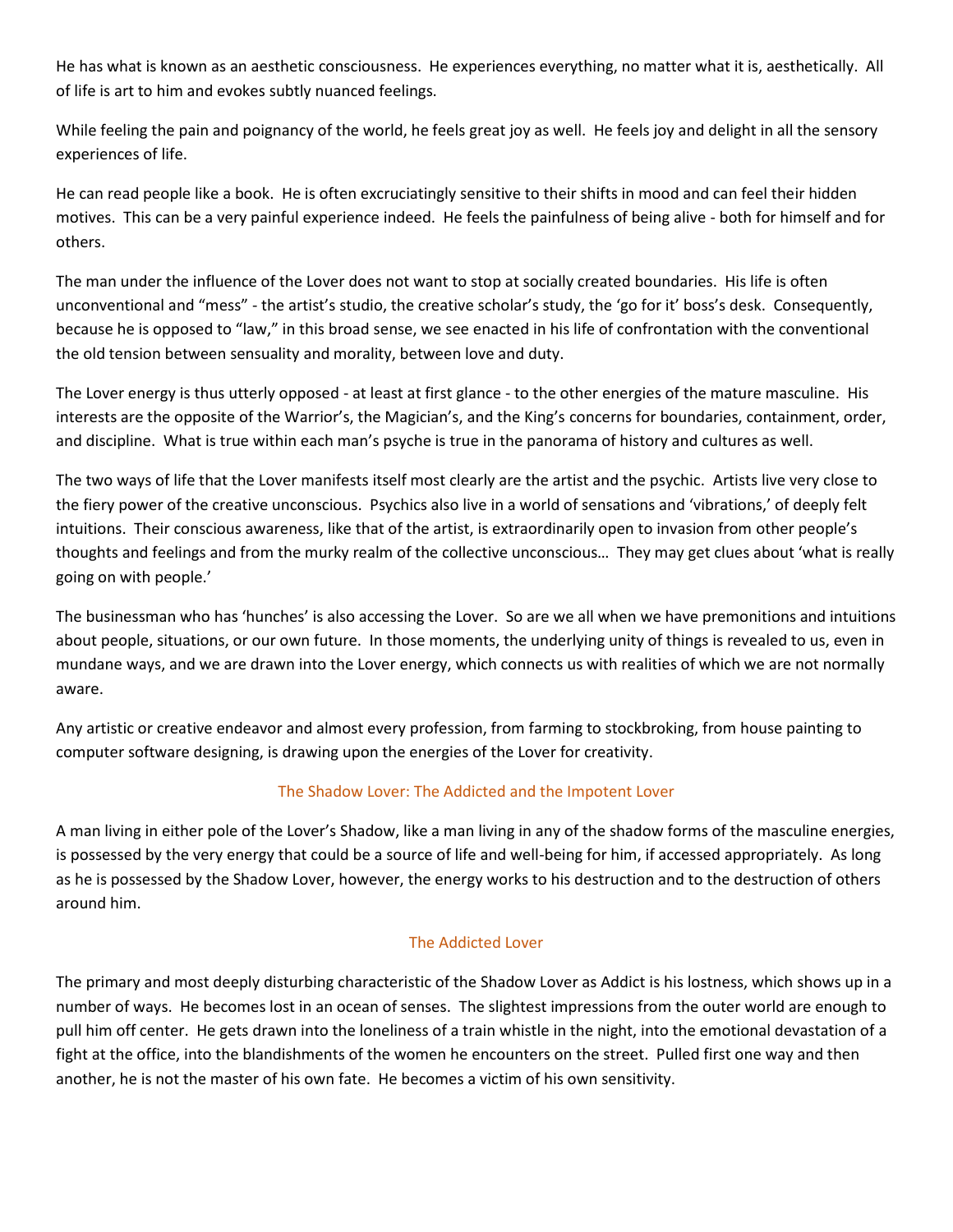The Addicted Lover is much akin to the stories of so-called addictive personalities - people who can't stop eating, or drinking, or smoking, or using drugs… Those people can easily die in the end, lost in the chemical and emotional addiction.

The Addict lives for the pleasure of the moment only and locks us into a web of immobility from which we cannot escape. This is called the sin of sensuality. And it's what the Hindus talk about as Maya - the dance of illusion, the intoxicating (addictive) dance of sensuous things that enchants and enthralls the mind, catching us up in the cycles of pleasure and pain.

What happens when we are caught in the fires of love, roasting in the agony and the ecstasy of our own longings, is that we are unable to disincarnate, to step back, to act. We are unable to, as we say, "come to ourselves." We are unable to detach and to gain distance from our feelings. Many are the lives that are ruined because people cannot extricate themselves from destructive marriages and relationships. Whenever we feel ourselves caught in an addictive relationship, we had better beware, because the chances are very good that we have become victims of the Shadow Lover.

In his lostness - within and without - the victim of the active pole of the Shadow Lover is eternally restless. This is the man who is always searching for something. He doesn't know what it is he's looking for, but he's the cowboy at the end of the movie riding off alone into the sunset seeking some other excitement, some other adventure, unable to settle down. This is James Bond and Indiana Jones, loving and leaving to love again, and leave again. Here's where we see the Don Juan syndrome, and where we can touch base with the monogamy/promiscuity issue again. Monogamy can be seen as the product of a man's own deep rootedness and centeredness. He is bound, not by external rules but by his own inner structures, his own sense of his masculine wellbeing and calm, and his own inner joy.

He eventually ends his quest by looking for his 'spirituality' in a line of cocaine.

Psychologists talk about the problems that stem from a man's possession by the Addict as 'boundary issues.' For the man possessed by the Addict, there are no boundaries. As we've said, the Lover does not want to be limited. And, when we are possessed by him, we cannot stand to be limited.

A man possessed by the Addicted Lover is really a man possessed by the unconscious - his own personal unconscious and the collective unconscious. He has insufficient boundaries between his conscious Ego and the overpowering force of the unconscious.

What he needed to do was develop his masculine Ego structures outside the 'feminine' unconscious. He needed to go back to the Hero stage of masculine development and slay the dragon of his over connectedness with his mortal mother.

It stands opposite of boundaries. But boundaries, constructed with heroic effort, are what a man possessed by the Addict needs most. He doesn't need more oneness with all things. He's already got too much of that. What he needs is distance and detachment.

The man under the power of the Addict is still within the Mother, and he's struggling to get out. The Addict, arising as he does out of the Mama's Boy, must learn about the usefulness of boundaries the hard way. He must learn that his lack of masculine structure, his lack of discipline, his resulting affairs, and his authority problems will inevitably get him into trouble. He will be fired from his jobs, and his wife, who loves him dearly, will eventually leave him.

#### Impotent Lover

What happens when we feel that we are out of touch with the Lover in his fullness? We are then possessed by the Impotent Lover. We will experience our lives in an unfeeling way. We will 'feel' the sterility and flatness the accountant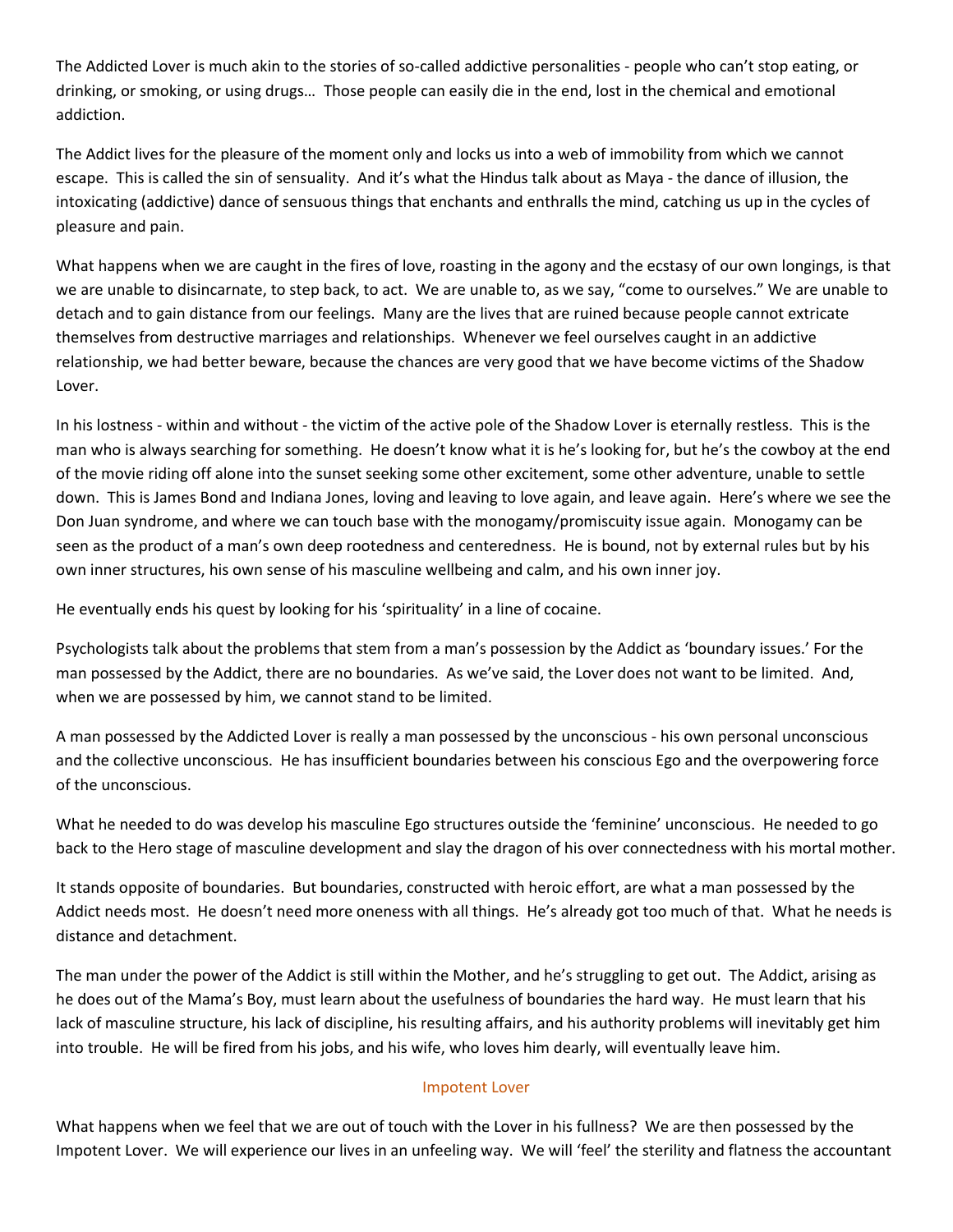reported. We will describe symptoms that psychologists call 'flattened affect' - lack of enthusiasm, lack of vividness, lack of aliveness. We may have trouble getting up in the morning and trouble going to sleep at night. We may find ourselves increasingly alienated from our family, our co-workers, and our friends. We may feel hungry but lack an appetite. In short, we will become depressed. People who are habitually possessed by the Impotent Lover are chronically depressed. They feel a lack of connection with others, and they feel cut off from themselves…. In therapy, when the patient says that he's feeling foggy or everything is a haze, this often happens when the client is getting too close to the really 'hot' material. What happens then is that a shield goes up between the conscious Ego and the feeling. That shield is depression.

The Impotent Lover usually also has the absence of an erect and eager penis. This man's sex life has gone stale; he is sexually inactive. Such sexual inactivity may stem from any number of factors - boredom and lack of ecstasy with his mate, smoldering anger about his relationship, tension and stress on the job, money worries, or the sense of being emasculated by the feminine or by the other men in his life. In conjunction with the Impotent lover, this man is either regressed into a presexual Boy or he is mainlining either the Warrior or the Magician, or a combination of the three. His sexual and sensual sensitivity has been overwhelmed by other concerns. As his sexual partner becomes more demanding, he withdraws even further into the passive pole of the Lover's shadow. At this point, the opposite pole of the archetypal Shadow may 'rescue' him by propelling him into the Addict's quest for the perfect satisfaction of his sexuality beyond the mundane world of his primary relationship.

#### Accessing the Lover

If we are appropriately accessing the Lover, but keeping our Ego structures strong, we feel related, connected, alive, enthusiastic, compassionate, emphatic, energized, and romantic about our lives, our goals, our work, and our achievements. It is the Lover, properly accessed, that gives us a sense of meaning - what we have been calling spirituality. He it is who is the idealist, and the dreamer. He is the one who wants us to have an abundance of good things.

The King, Warrior, and Magician need the Lover to energize them, to humanize them, and to give them their ultimate purpose - love. They need the Lover to keep them from becoming sadistic. The Lover needs them as well. The Lover without boundaries, in his chaos of feeling and sensuality, needs the King to define limits for him, to give him structure, to order his chaos so that it can be channeled creatively. Without limits, the Lover energy turns negative and destructive. The Lover needs the Warrior in order to be able to act decisively, in order to detach, with the clean cut of the sword, from the web of immobilizing sensuality. The Lover needs the Magician to help him back off from the ensnaring effect of his emotions, in order to reflect, to get a more objective perspective on things, to disconnect enough at least to see the big picture and to experience the reality beneath the seeming.

Tragically, the unrelenting attacks on our vitality and on our "shining" begin early in our lives. Many of us may have so repressed the Lover in us that it has become very hard for us to feel passionate about anything in our lives. The trouble with most of us is not that we feel too much passion, but that we don't feel our passion much at all. We don't feel our joy. We don't feel able to be alive and to live our lives the way we wanted to live them when we began. We may even think that feelings and, in particular, our feelings, are annoying encumbrances and inappropriate for a man.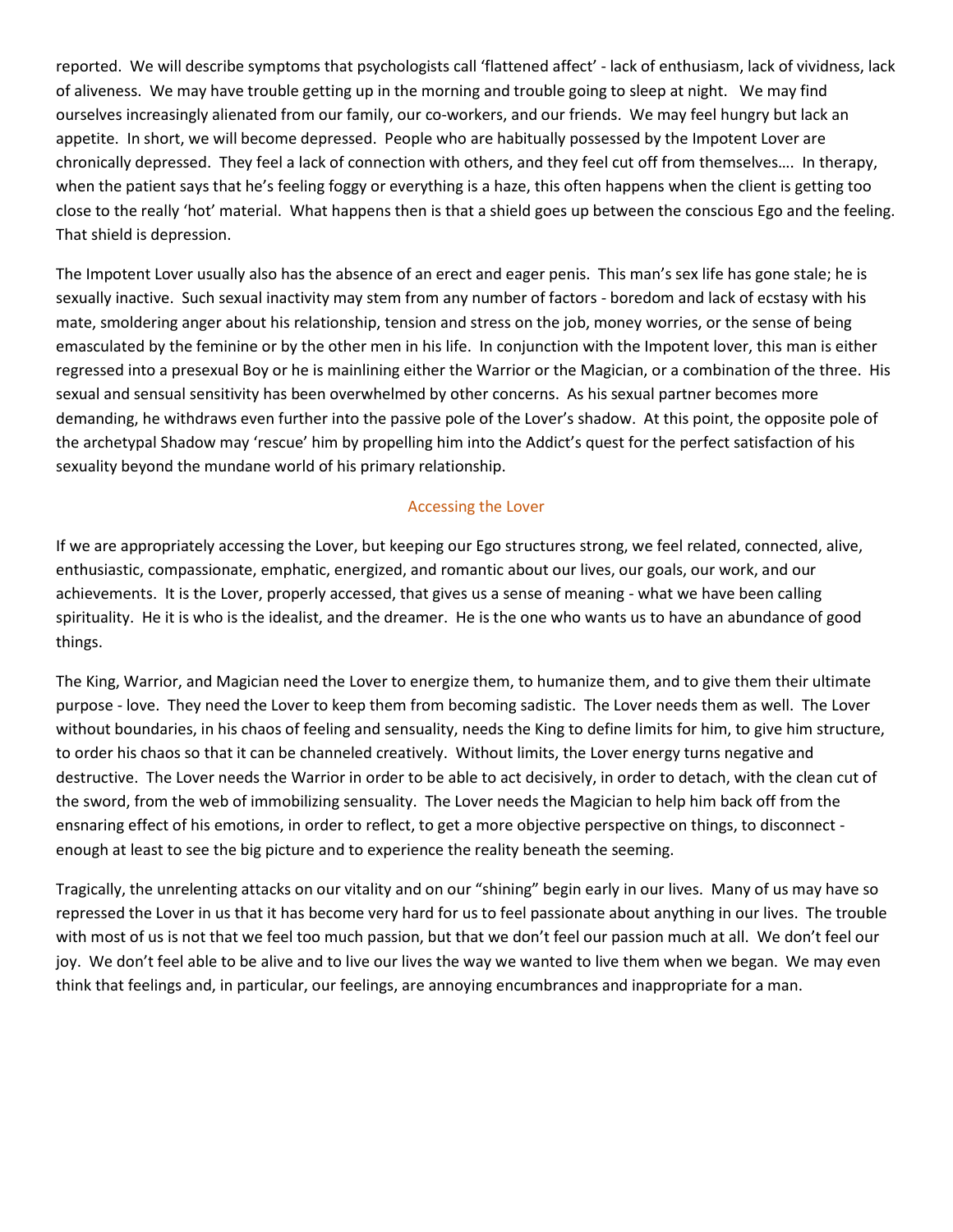#### *Conclusion - Accessing the Archetypal Powers of the Mature Masculine*

The first step is critical self-appraisal. The realistic, honest question we need to ask is how are the negative, or shadow sides, manifesting and showing up in our lives. Let us remember that the key to maturity, to moving from Boy psychology to Man psychology, is to become humble, to be grasped by humility. True humility consists of two things: The first is knowing our limitations, and the second is getting the help we need.

#### Active Imagination Dialogue

The conscious Ego enters into dialogue with various unconscious entities, other focused consciousnesses, other points of view, within us. Behind these different points of view, sometimes in obscure ways, lie the archetypes - in both their positive and their negative forms. We dialogue with ourselves all the time, we may not question ourselves, but we do answer ourselves. Often though, we answer ourselves through the events and people that 'happen' into our lives without our conscious willing or intention. *We answer ourselves too by acting out a point of view or an attitude that we consciously abhor*.

Every man has a plan of what to say before he goes into a high level meeting, or goes to yell at the mechanic who over billed on his car. In the meeting he had planned to keep his cool, but he flipped out. At the shop, he planned to flip out, but instead the secretary threw him off guard with her nice demeanor, so he acted nice. What came over us, what changed our planned words and behaviors, is what psychology calls and autonomous complex, and behind it what we are calling a pole in a bipolar archetypal Shadow. It pays to face these rebellious and often negative energy forms before they make us say and do things we regret.

In active imagination dialogue we talk with them, contacting one or more of them and giving our point of view. Then we listen for their replies. Often, it is best to do this on paper, writing both the Ego's thoughts and feelings and the "opponent's" thoughts and feelings just as they come, without censoring them. At a minimum, this king of exercise will help us to scope out the opposition and get most of the cards on the table. Forewarned is forearmed. The answers you get may be startling. They may be reassuring. But they will come.

#### Invocation

We access the masculine archetypes in their fullness as positive energy forms. We invoke images and thoughts that may or may not be helpful to us. Our minds are cluttered with sights, sounds, and words, many of which are unwanted. If active imagination dialogue is a conscious, focused way of talking to yourself, invocation is a conscious, focused way of calling up the images you want to see. Imaging deeply affects our moods, our attitudes, the way we look at things, and what we do.

If possible, find a quiet place and time, clear you mind as best you can and relax - again, as best you can. Focus on an image that has both mental pictures and spoken words (spoken in your head at least). It is often useful to spend some time looking for images of the King, Warrior, Magician, and Lover. During this exercise, set that image in front of you. As you relax, talk to the image. Call up the King inside yourself. Seek to merge your deep unconscious with him. Realize that you (as an Ego) are different from him. In your imagination, make your Ego his servant. Feel his calm and his strength, his balanced benevolence toward you, his watching over you. In effect 'pray' to him. Tell him that you need him, that you need his help - his power, his favor, his orderliness, his manliness. Count on his generosity and his kind disposition.

What we are suggesting is comparable to what religions have always called prayer.